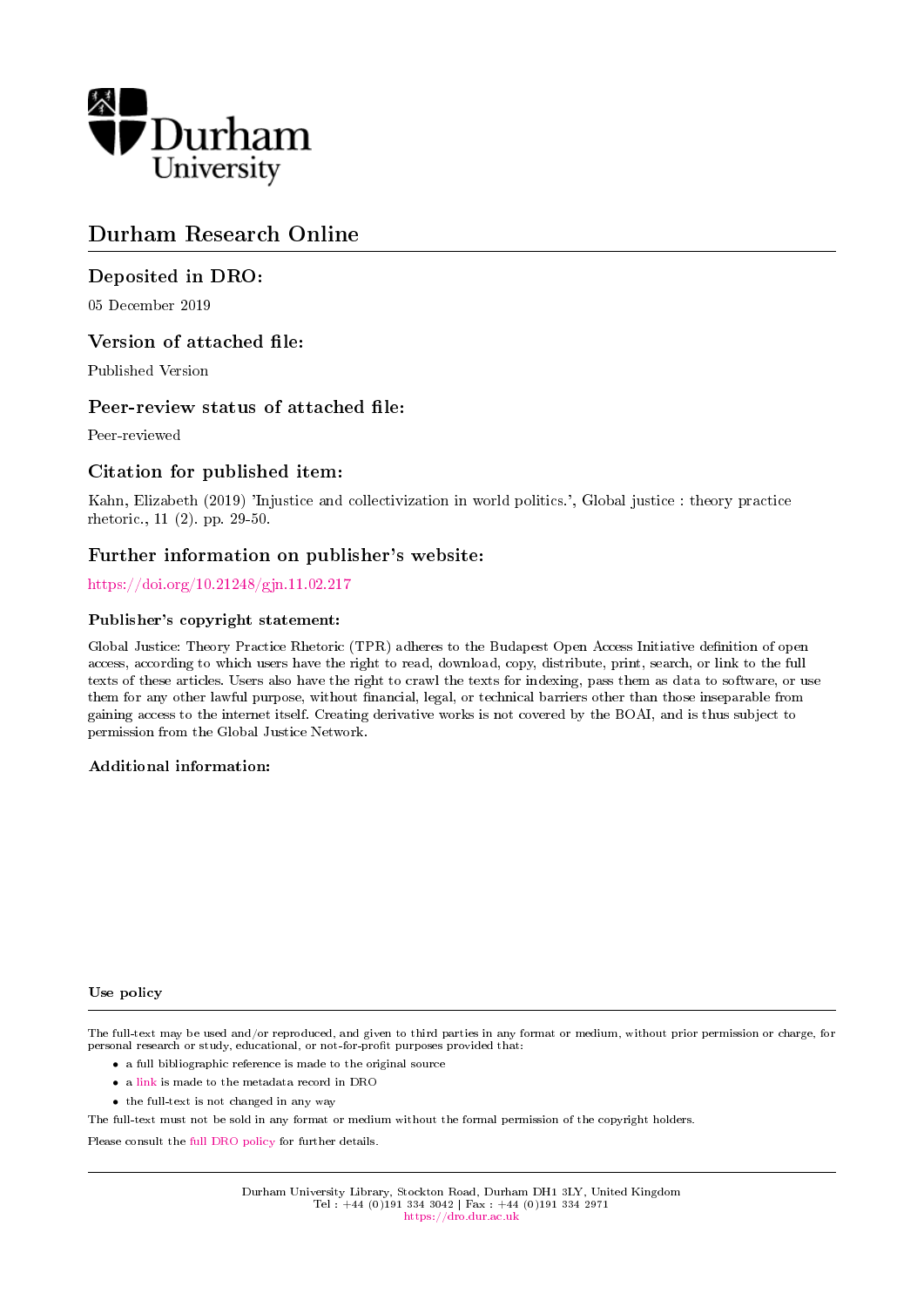# **Injustice and Collectivization in World Politics1** ELIZABETH KAHN

Abstract: In *Justice and Reconciliation in World Politics* Catherine Lu endorses the idea that those who contribute to the reproduction of structural injustice have responsibilities to address that injustice (Lu, 2017). However, in the book, Lu does not explore the grounds and justification for recognising such a responsibility. In order to address this deficit, this paper proposes that those likely to *contribute* to the reproduction of structural injustice, in the future, have *precautionary duties*, in the present, that require them to take action aimed at preventing their future contribution. It is proposed that these 'collectivization duties' (Collins, 2013) require them to act responsively with a view to forming a collective that can end the structural injustice in question. This account recommends a collective-action solution alongside recognising that each socially connected agent is obliged to act. However, it does not entail that amorphous groups bear responsibilities and is appropriate in its attribution of blame, thus avoiding both Nussbaum's (2011) critique of perpetually forward-looking accounts and the 'agency objection' (Wringe, 2010).

Keywords: structural injustice; collectivization; liability model; responsibility; social-connection.

•

# **Introduction**

Catherine Lu's *Justice and Reconciliation in World Politics* (2017) uses and develops Iris Young's concept of *structural injustice* (2011) in order to advance understandings of colonial injustice. In doing so the book demonstrates the limits of existing approaches and develops a practical theory that can serve activists, citizens and politicians in their efforts to address historic injustice and achieve successful reconciliation.

The book advances theories of structural injustice by focussing on cases in which injustice results from actions that comply with unjust social norms and formal rules. Whilst Young focuses on contemporary injustices that result from a variety of benign social processes, Lu focusses on historic cases in which the processes themselves were explicitly unjust.

Lu argues that those who currently participate in social processes that contribute to the reproduction of contemporary structural injustices with historic roots have responsibilities to address these injustices in various ways (Lu, 2017: 20). Lu's account could benefit from developing a clearer approach to responsibility that can explain why it should fall on those socially connected

<sup>1</sup> Although many people contributed significantly to the development of this paper, I would particularly like to thank Maeve McKeown and Christopher Finlay who kindly read drafts of this paper and provided particularly valuable feedback.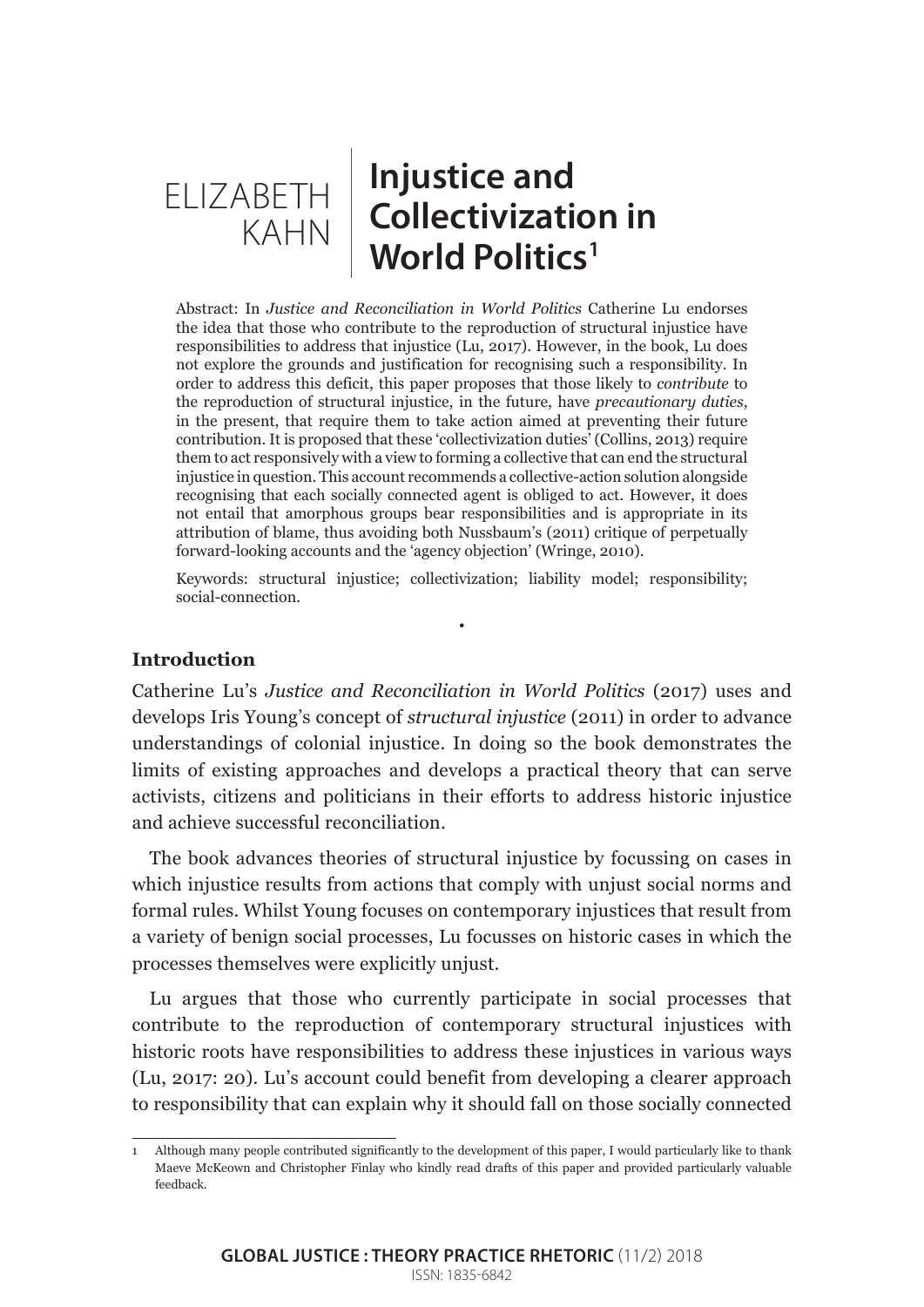#### **INJUSTICE AND COLLECTIVIZATION IN** 30 **WORLD POLITICS**

to structural injustice. Building on Lu's work, I provide an account of the obligations agents have with regards to structural injustice that defines 'social connection' and explains why it grounds moral demands to act.

I follow McKeown (2018) in recognising that contribution to the *reproduction* of background conditions through every day actions is what connects individuals to structural injustice. Yet, contra McKeown, and in keeping with Abdel-Nour's suggestion (2018), my understanding identifies *some* continuity between political responsibility for structures and moral responsibility for outcomes. However, rather than drawing on the controversial idea that mere causal connection to harm is morally relevant even when an agent has not committed any wrong-doing as Abdel-Nour does, I draw on the idea of *precautionary duties* to explain why individuals can be identified as having duties to act to try to prevent the continuance of structural injustice (Abdel-Nour, 2018; Williams, 1981). I suggest that individuals can be recognised as having these precautionary duties even in circumstances in which it would not be right to hold them outcome responsible for the injustice, if the injustice were to occur in spite of their best efforts. I propose that those who are likely to contribute causally to future structural injustice, by reproducing it, have precautionary duties that require them to take ex-ante action in the present to prevent it. I use Collins' concept of 'collectivization' (2013) to specify what individuals must do to address structural injustice.

I argue that the duties outlined honour Lu and Young's commitment to recommending a *collective-action* solution whilst recognising that *each socially connected agent has an obligation to act*. And note that the account avoids suggesting that an amorphous group bears responsibility, thus avoiding the 'agency objection' (Wringe, 2010). I also argue that these duties are appropriate in their attribution of blame, addressing the criticism offered by Nussbaum (2009) against Young's original account.

The structure of the paper is as follows. First, it is alleged that neither Young's *Responsibility for Justice* nor Lu's *Justice and Reconciliation in World Politics* make clear what precisely counts as social connection; and nor do they explain why such a connection constitutes sufficient grounds for assigning responsibility for addressing injustice. Next, building on the approach suggested by McKeown (2018), it is proposed that an agent is socially connected to structural injustice when they *contribute* to the reproduction of that injustice. It is argued that the likelihood of such a connection to future injustice (if reform does not take place) is sufficient to ground obligations to take action in the present aimed at lessening the chance of the injustice continuing. It is suggested that such action constitutes a *reasonable* precaution that agents can be morally required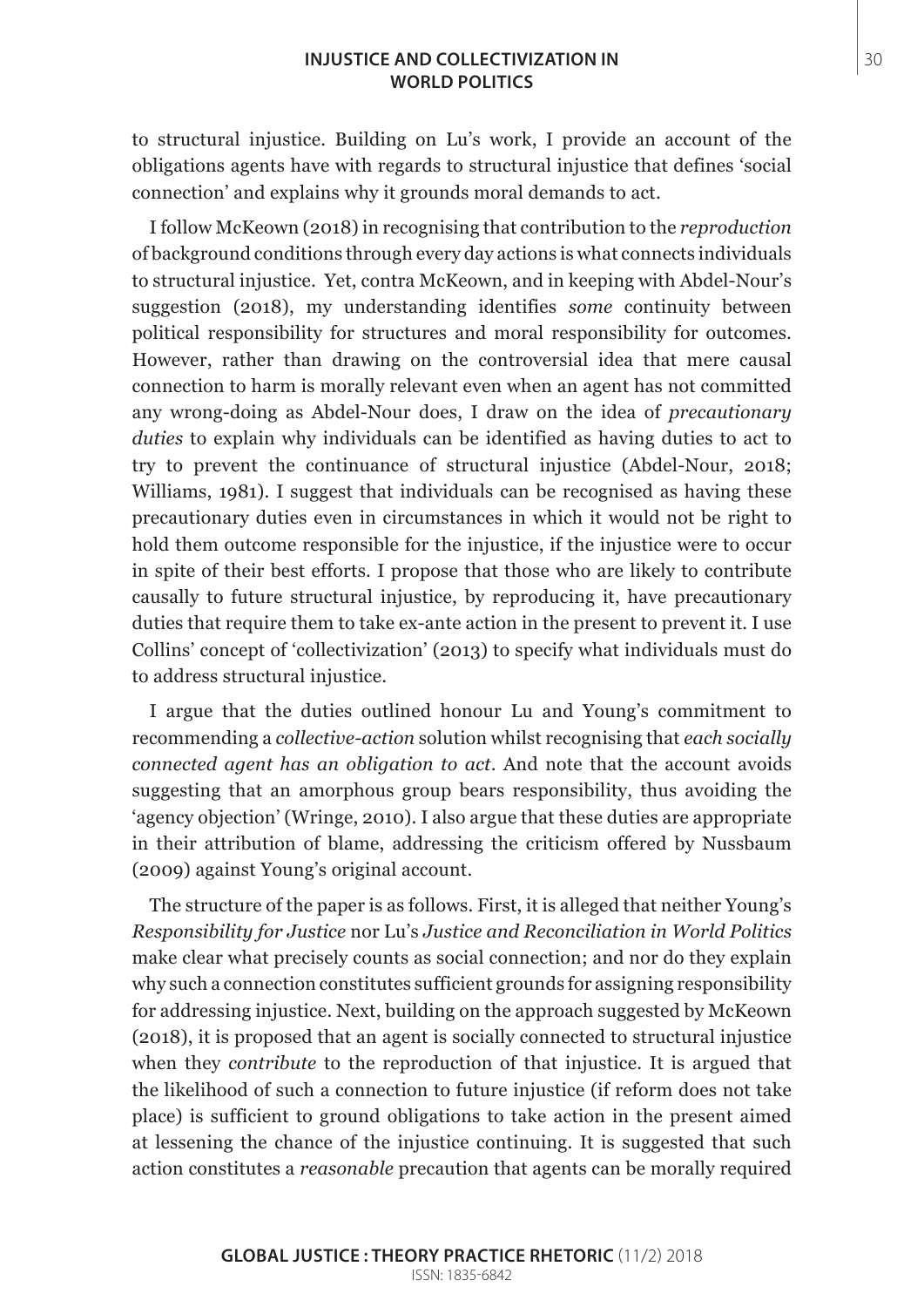#### ELIZABETH KAHN 31

to take in order to reduce the chances of future causal connection to structural injustice. Why causal connection can ground precautionary duties but not duties to avoid contribution is then explained. It is then argued that Young's approach advocating 'essentially shared responsibility' is not the clearest way of expressing her idea that each member of the aggregate of agents causally connected to structural injustice is morally required to work towards addressing injustice through collective-action. It is proposed that the key points of Young's account can be better articulated using Collins' concept of a 'collectivization duty' (2013) and such an account is then outlined.

In keeping with Lu's suggestion that over time those who fail to take up political responsibility may be blamed (Lu, 2017: 258-259), my account makes clear the conditions under which agents should be considered blameworthy. It is explained that my approach avoids blaming agents for causally contributing to structural injustice when it would be unreasonable to expect them to avoid contributing. Instead the account judges agents on whether or not they take responsive action with a view to establishing a collective capable of addressing the structural injustice. The paper concludes by stressing the key differences between the proposed account and the liability model that Young explicitly rejected for dealing with structural injustice.

## **Structural Injustice**

Lu follows Young in recognizing that social structures consist in 'the confluence of institutional rules and interactive routines, mobilization of resources, as well as physical structures such as buildings and roads' that provide 'background conditions for individual actions by presenting actors with options […] providing channels that enable and constrain.' (Young, 2011: 102-130, 111-112; Lu, 2017: 34). She identifies social structure as naming the conditions in which agents interact and relate to themselves, each other and the world (Lu, 2017: 34-36).

Sociologists use the concept of *structure* to explain how a society works: to map the self-reproducing elements of a society that persist over time. The different social positions within a society and the on-going relationships between them make up the structure.<sup>2</sup> In keeping with this idea, Young describes social structure as a particular way of viewing the whole of society rather than a specific part of it (Young, 2011: 70). Her analysis suggests that agents experience much of this structure as an objective reality that constrains and enables them in particular ways (Young, 2011: 52-64). The structure also attaches different rewards and costs to different choices for agents in different positions.<sup>3</sup> This means that a

<sup>2</sup> For sociological discussions of the concept of structure see Merton (1968); Berger and Luckmann (1966); and Jenkins (1992). For another use of the idea of structure in political philosophy see Julius (2003).

<sup>3</sup> For a discussion of how different positions involve different weights attached to different choices see Olsaretti (2009).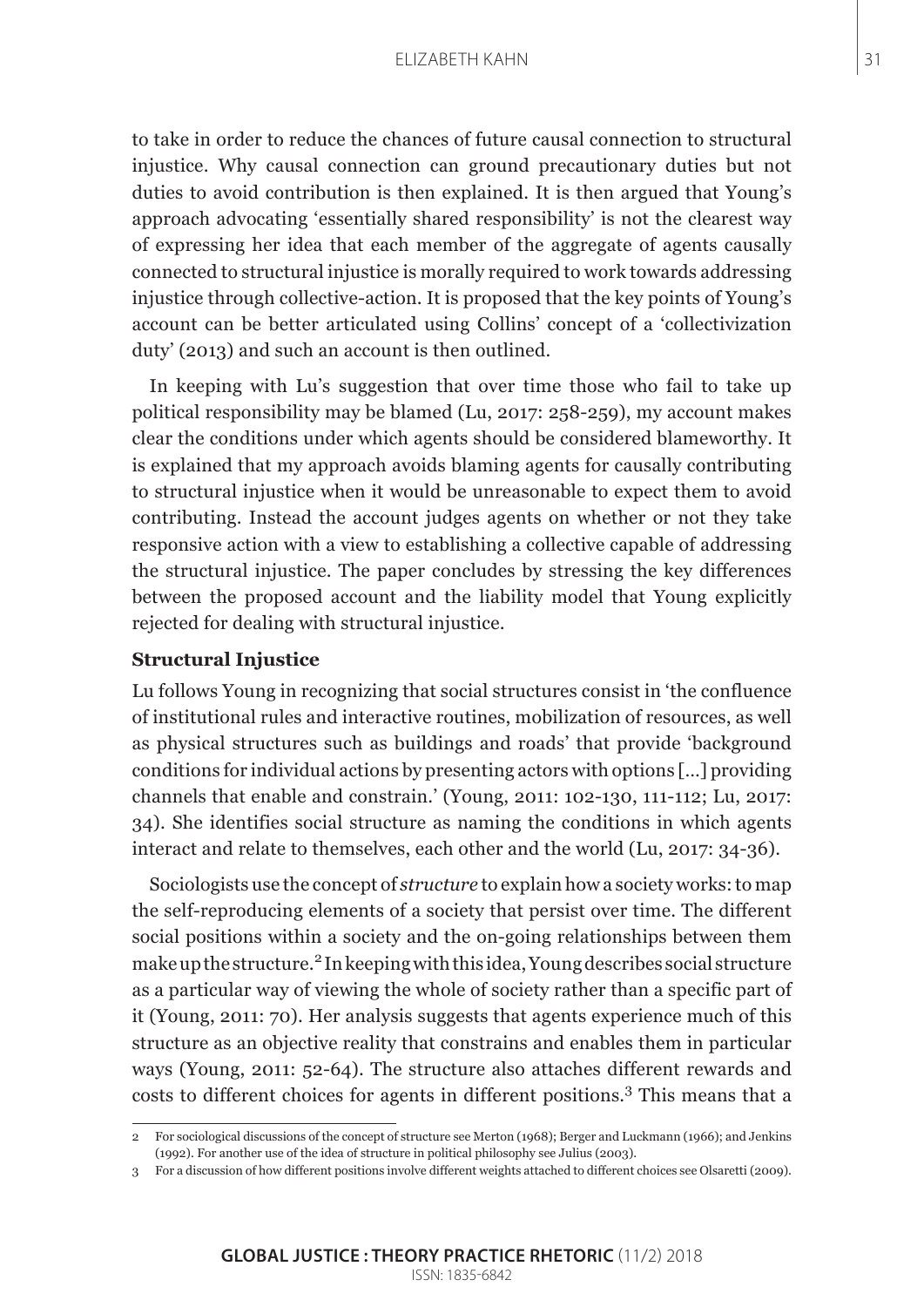## **INJUSTICE AND COLLECTIVIZATION IN** 32 **WORLD POLITICS**

social structure can be said to 'treat' different categories of people in different ways based on their social position. Young's analysis even suggests that the structure affects the desires, preferences and aims of different individuals in addition to shaping their options and opportunities. Lu draws on the idea of affecting the choices of agents in her discussion of how colonial norms and practices made it likely that individuals and states would commit interactional wrongs (Lu, 2017: 24). She also notes the importance of discourses in shaping action and the role of structures in shaping identities and aspirations (*ibid.*: 35).

Lu defines structural *injustice* as referring to 'institutions, norms, practices, and material conditions that play a causal or conditioning role in producing objectionable conduct or outcomes' (*ibid.*: 34). She notes that both formal and *informal* rules, norms and practices alongside social conditions situate social groups in inferior social positions that make them vulnerable to unjust treatment, structural indignity or objectionable social conditions (*ibid.*: 20, 35).

She uses the concept of structural injustice to support two major insights. First, she notes how the international order that recognised the rights of colonial powers facilitated colonial abuse by situating some people in social positions where they were intensely vulnerable to atrocities. Second, she picks up on the way in which contemporary ideas, ideologies and bias that relate to the colonial past alongside power relations and material conditions that are, to some extent, the result of colonial history come together with other contemporary social processes to place some groups of people in positions of inferiority. These positions are inferior in terms of access to resources and power, and social standing as well as being much more vulnerable to abuse. She notes that these contemporary structural injustices undermine the achievement of international justice (Lu, 2017: 26).

#### **Social Connection**

Social conditions make up the background within which agents act and are held morally responsible for their actions. In *Responsibility for Justice* (2011), Young explores the responsibilities agents have with regard to this background itself. She proposes that when we seek to identify responsibility for this background we should not use a liability approach that *isolates* some party as warranting blame or being liable for compensation on the basis of their causal relationship with an outcome. Instead she proposes that we recognise *multiple agents* who *share* a *forward-looking and political* responsibility to work together to lessen any injustices in this background by taking part in collective action.

A *liability* model of responsibility asks which consequences can legitimately be attributed to an individual. The liability approach can be used to find an agent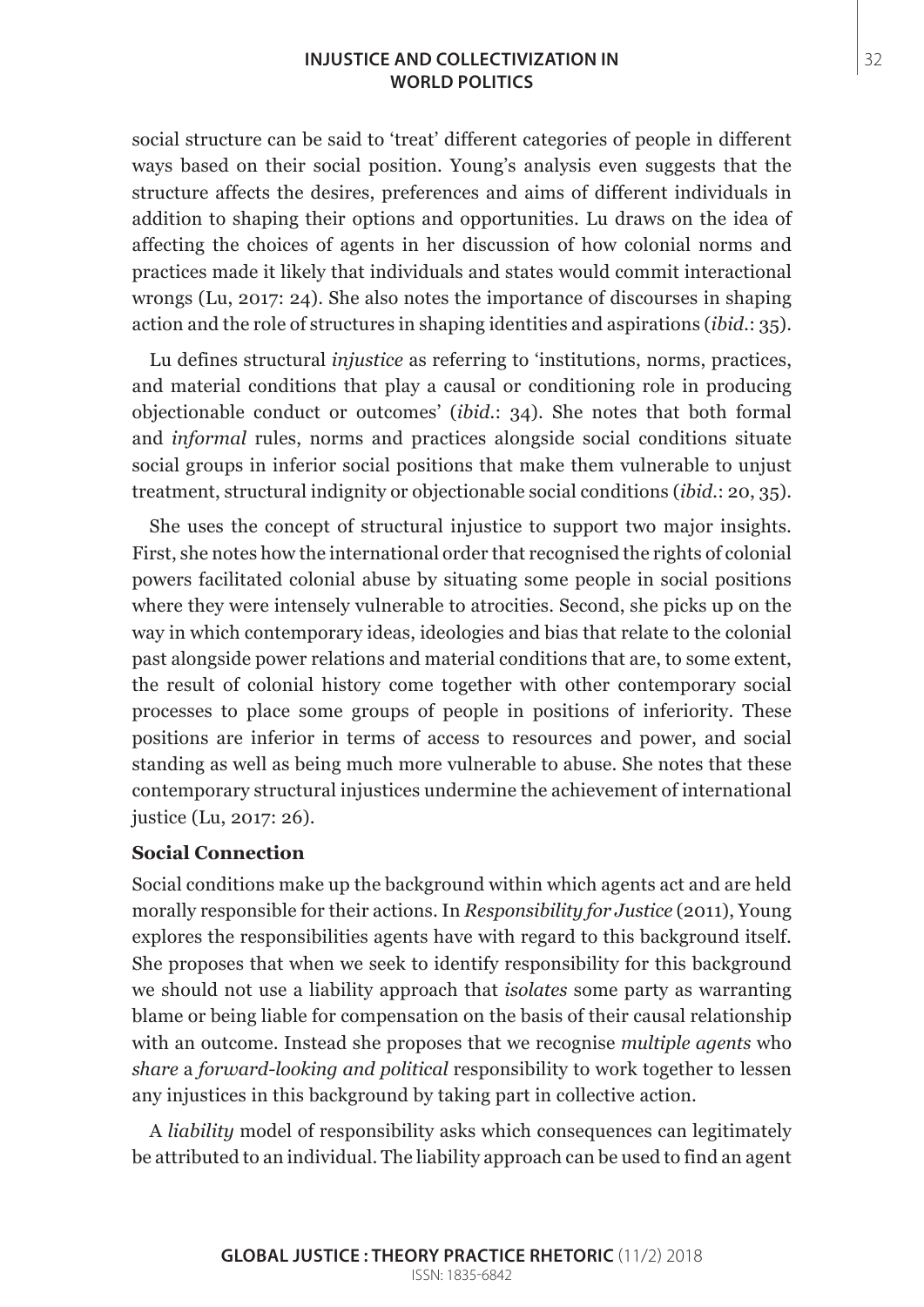guilty of a crime, liable for costs, or deserving of praise, reward or a penalty. When used in this way, it isolates agents who are causally related to the outcome, identifies them as morally responsible and absolves others of responsibility for the outcome in question. By contrast, Young proposes that responsibility with regards to structural injustice is more akin to responsibilities that come with a particular social role like teacher or citizen (Young, 2011: 104). In doing so, she implies that we should be concerned with remedial responsibility rather than outcome responsibility.4 Her social connection model suggests that those who are socially connected to on-going structural injustices have a forwardlooking, shared responsibility for lessening that injustice through collective action (*ibid.*:113). Thus, she argues that those socially connected to structural injustice share a remedial responsibility to overcome structural injustice: that is a responsibility to fulfil a certain role going forward rather than moral responsibility for a particular outcome that refers back in time to an earlier point.

Young does not explicitly define what social connection is; nor does she fully explain why it is that remedial responsibility can be assigned on the basis of social connection (McKeown 2018, 484). The way she and Lu talk about social connection suggest three possible understandings of social connection that I explore below. Although all three ways of defining social connection will, in many cases, pick out the same set of agents, each definition gives a different criterion for identifying those with remedial responsibility and suggests a different justification as to why forward-looking responsibility should be assigned to these agents.

Young notes that the social connection model shares with the liability model 'a reference to *causes* of wrongs in the form of *structural processes* that produce injustice' (2011: 105). She states that the reason why individuals bear (remedial) responsibility for structural injustice is that they 'contribute by their actions to the processes that produce unjust outcomes' (*ibid.*: 105). This suggests that *causal connection* to an injustice can ground remedial responsibility to lessen it even when it cannot ground *liability* or *moral responsibility* for the injustice. Lu draws on the idea that causal contribution grounds social connection in explaining that non-culpable agents who *contribute* to the production of unjust structural conditions bear political responsibility to reform their social practices so that they are more just (Lu, 2017:165, 258). This assignment of remedial responsibility could be derived from the principle that *causal contribution* to injustice is morally significant (as suggested in Abdel-Nour, 2018). Below I

<sup>4</sup> David Miller differentiates between responsibility for an outcome (outcome responsibility) and responsibility to take action to remedy a situation (remedial responsibility) (Miller, 2007: 84-104). For further discussion of the relationship between these two see Abdel-Nour, 2018.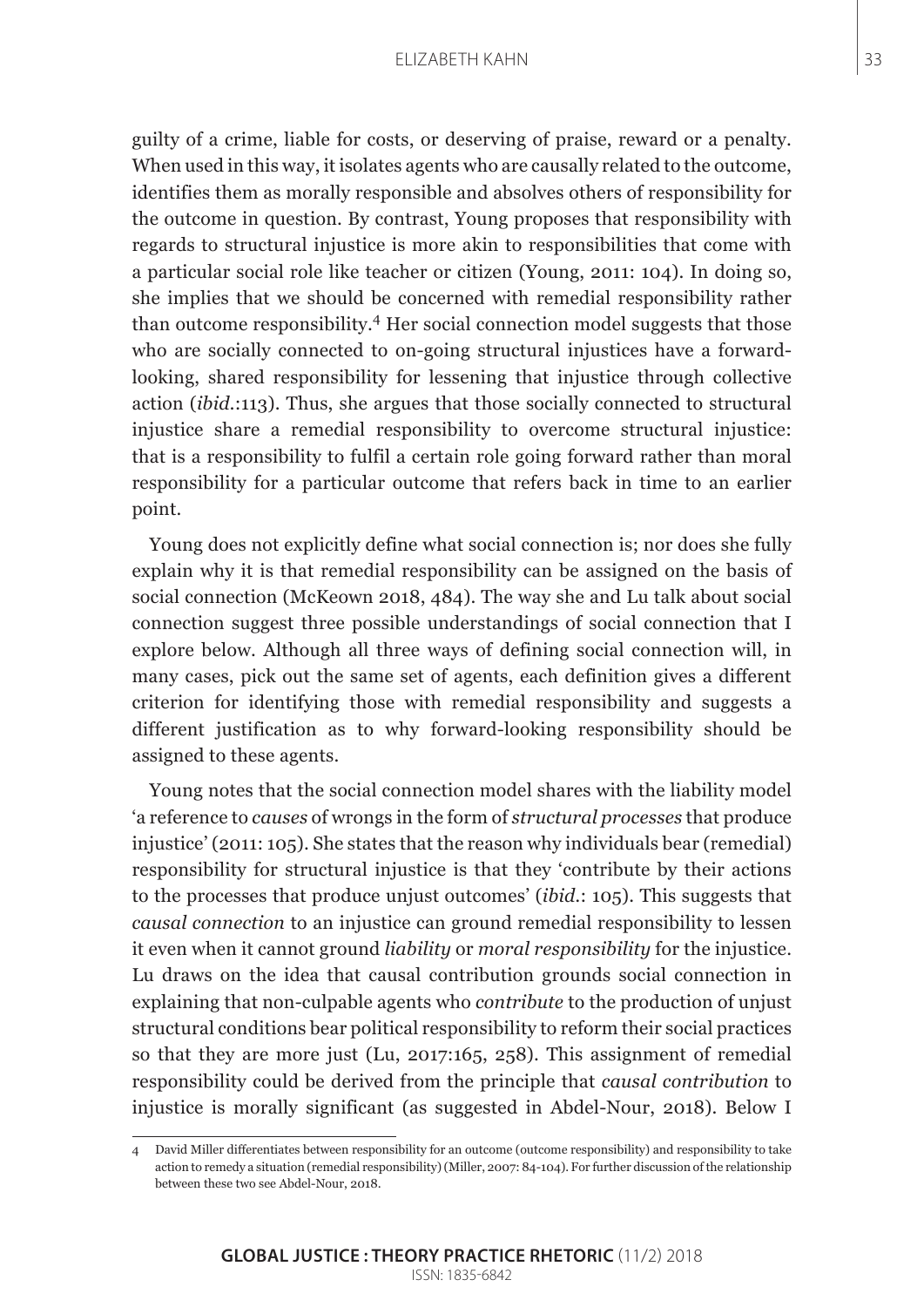## **INJUSTICE AND COLLECTIVIZATION IN** 34 **WORLD POLITICS**

develop an account of why a principle of *contribution* can ground a remedial duty to prevent the continuance of structural injustice even when it cannot be used to attribute liability for that injustice.

However, causal contribution is not the only grounds that Young's account suggests connects responsibility-bearing agents to structural injustice. She also says that responsibility derives from *participating* in the diverse institutional processes that produce structural injustice (Young, 2011: 105). Lu also appeals to the concept of *participation* in social processes that constitute or contribute to structural injustice in order to ground duties with regards to structural injustice (Lu, 2017: 142, 166, 171, 172, 257, 258).

Young also suggests that *belonging* to a 'system of interdependent processes of cooperation and competition through which we seek benefits and aim to realise projects' grounds the responsibility to prevent future structural injustice (Young, 2011: 105). This suggests that what grounds the remedial responsibility to others to lessen structural injustice is the fact that we share a scheme of cooperation through which we aim to benefit and fulfil our aims. Young's account suggests that it is reasonable for members of such a scheme to demand that the scheme treat them fairly. Individuals also gain (or share in) a remedial responsibility to ensure that scheme treats others justly either by entering into a scheme, attempting to benefit from the scheme or actually benefiting from a scheme. Through any one of these acts, they may gain a duty to fulfil other participants demand that they be treated fairly by the scheme. This duty could be derived from a principle that forbids participating in, benefitting from or attempting to benefit from an unfair scheme of interaction.<sup>5</sup> At some point Lu suggests that those who benefit by being privileged by the system that disadvantages others have a *special duty* to address the injustice, either because their advantaged position gives them the power to act, or because their benefit grounds a special responsibility (Young, 2011: 187, 96, 144; Lu, 2017: 170- 171;). However, Lu emphasises that this is not the sole criterion for assigning responsibility, because responsibilities to transform unjust structures also fall on those who are victims of the structural injustice (Lu, 2017: 171).

Finally, Young suggests that all those who simply '*dwell* within a social

<sup>5</sup> Candice Delmas' article on 'duties to resist injustice' suggests that the principle of fairness can ground duties to take action to oppose injustice that fall on those who benefit from that injustice. See Delmas (2014: 465-488). Inspired by this work an account could be developed to show why benefiting from an unfair set of practices can ground duties to oppose structural injustice. Rob Jubb's work suggests that duties could be based on participation in an unjust set of practices rather than contributing to an unjust structure (Jubb, 2012). I do not explore either of these ideas here but instead focus on contribution as this is the approach Young's work refers to most. The advantage of concentrating on contribution is that it is an approach that can (if it works) capture those who contribute to trends or unconscious biases as well as those who contribute to public practices. Thus, it can in many cases include agents that the participation account does not capture.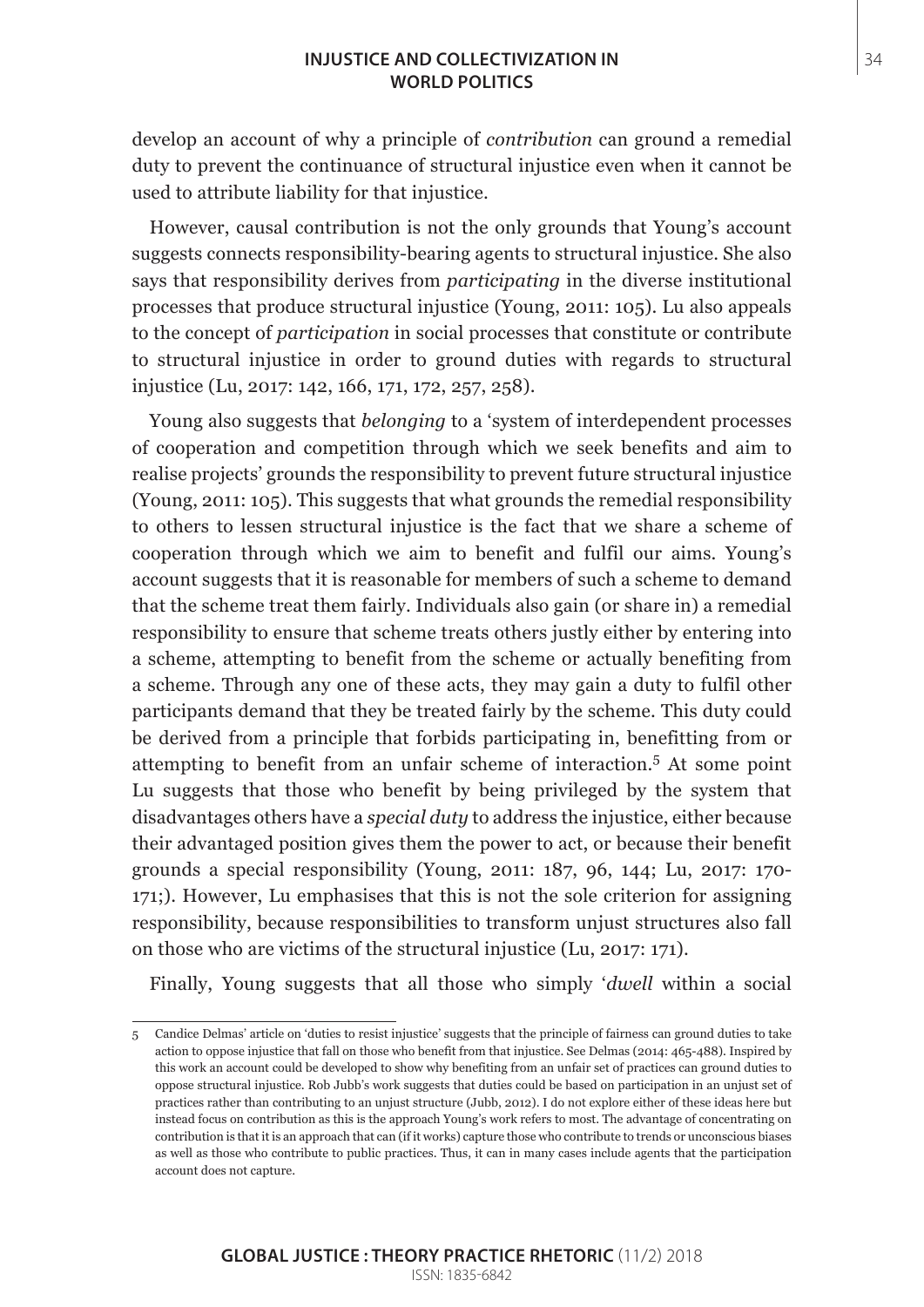structure' have a remedial responsibility to remedy any injustice that those structures cause (Young, 2011:105). Merely living within a structure gives us a remedial responsibility to ensure it is just, though it is not entirely clear from Young's analysis why this may be the case. Lu implies this kind of understanding in her discussion of how 'all agents in various social positions' have to work together to overcome structural injustice (Lu, 2017: 171). It could be that merely living in a social environment comes with responsibilities regarding that environment: that dwelling within a social structure is just 'pregnant' with obligations to ensure that structure is just.<sup>6</sup> Or it may be that we have special responsibilities regarding the structures we live within because they are in some sense our business: as Lu says (quoting Rogers (2016)) 'there is work to be done and it is ours to do.' This in turn reflects Arendt's account of political responsibility, the account which inspired Young's distinction between guilt and political responsibility. However, this interpretation of social connection is not in keeping with Young's view that political responsibility should track action and relations (see McKeown, 2018: 488).

### **Reasonable Precautions**

The discussion above suggests that all those who are socially connected to structural injustice have duties to try to lessen it. However, it did not specify *why* responsibility to take action should be assigned on the basis of any of these connections. In the following section, I argue that the idea that social connection can constitute grounds for a demand that someone take action can be justified using the moral principle of *taking reasonable precautions*. Then I explain why likely future causal connection can ground a demand to take precautions even in cases where the same connection to *past* injustice cannot justify the attribution of blame or liability for it. Thus, I propose we settle on an account that recognises forward-looking obligations to address structural injustice as falling on those who are likely to *causally contribute* to its reproduction if it is not ended.

<sup>6</sup> Ronald Dworkin's associative account of political obligations suggest that simply being born in to a particular community with a particular set of social conventions is 'pregnant with obligations' if certain conditions are met. If the community meets these conditions complying with the conventional demands made of members of that community becomes morally required (Dworkin, 1998: 202-215). In a similar way perhaps living within a social structure comes with a duty to try to promote justice within that structure. Alternatively, perhaps there is a convention under which members of political communities have a duty to try to regulate the structure under which they live in a way that promotes justice. If this were the case individuals connected to each other in a genuine community would have such duties according to Dworkins account. This is another way in which individuals can be 'socially connected.' However, it is not a route that Young explores because she is committed to the idea that it is an individual's connection to social structure or structural injustice that grounds the demand rather than membership in a political community – see Young (2011: 105) – where Young makes it clear that it is not sharing a common constitution that grounds the remedial responsibility. This suggests that her account is not that shared political institutions or sharing a coercive power that grounds the duty. Thus, she distinguishes her approach from that of Nagel (2005: 113-147). In doing so she leaves room for the idea that in certain conditions remedial responsibility for lessening injustice can cross state boundaries and be global or regional in scope. Her account suggests that when social structure is regional or global so are the responsibilities to ensure justice within that structure.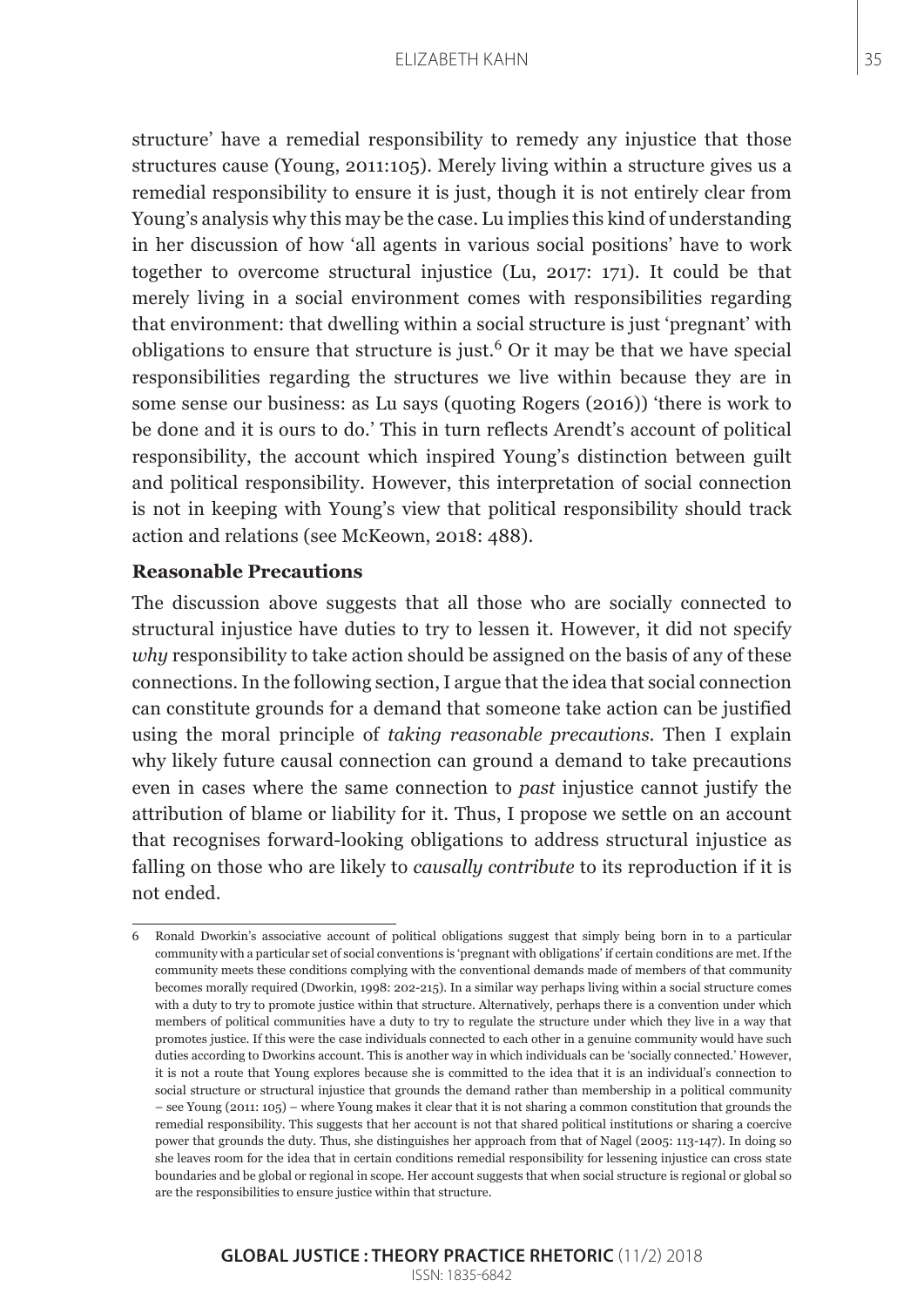## **INJUSTICE AND COLLECTIVIZATION IN** 36 **WORLD POLITICS**

Social structural analysis recognises persisting aspects of a society: ongoing systems of interaction between socially constituted groups that are unintentionally reproduced over time through the actions of individuals. Thus, any particular structural injustice will persist into the future unless it is addressed. I am proposing that it is the likelihood of contributing to future injustice, by reproducing existing structures, that explains why agents have obligations to work together in the present to try to prevent its continuance. This is in contrast to Young's account that implies we should look back to identify social connection to structural injustice and use this as a basis to assign remedial forward-looking duties without a clear explanation as to why it is that social connection can ground a forward-looking obligation.<sup>7</sup> I propose that those who are likely to be socially connected to structural injustice in the future must take action in the present aimed at preventing that injustice from occurring. Although, individuals may not have been responsible for establishing the unjust structures within which they live, their ever day action will help to sustain these structures by reproducing them unless these structures are dismantled or subverted. As Young notes structural injustices are "reproduced through individuals' actions" (Young 2011, 59-62, McKeown 2018, 484, 488, 496, 500). Thus, contemporary individuals risk contributing to the endurance of already established unjust structures unless they work with others to change their social order. They should seek to avoid contributing to the maintenance of unjust structures by working with others to alter these structures.

The moral demand to take such action is justified by the moral requirement that agents take *reasonable precautions*. In many cases we do not prohibit certain actions but instead require that those who take these actions engage in precautions that either reduce the *seriousness* of any harm they risk causing or *reduce the risk* of their causing that harm. For example, when people put on fireworks displays, they are morally required to take precautions that limit the risk of harming others and limit the seriousness of any harm they do cause (Kahn, 2014: 229). I am proposing that efforts to lessen on-going structural injustice are *reasonable precautions* that agents must take in order to limit their chances of contributing to structural injustice in the future by reproducing existing unjust structures. I argue that understanding the moral demand in this way *explains* both why agents must take such action and why they should not be blamed if they are causally connected to structural injustice in spite of making sufficient efforts to prevent that injustice.

<sup>7</sup> Young's account could be interpreted as looking back in order to trace connection to structural injustice in order to identify who is likely to be contributing both then, now and in the future. According to this interpretation, looking back is simply a way of identifying causally relevant processes and contribution to those processes. This interpretation is in keeping with my account rather than opposed to it.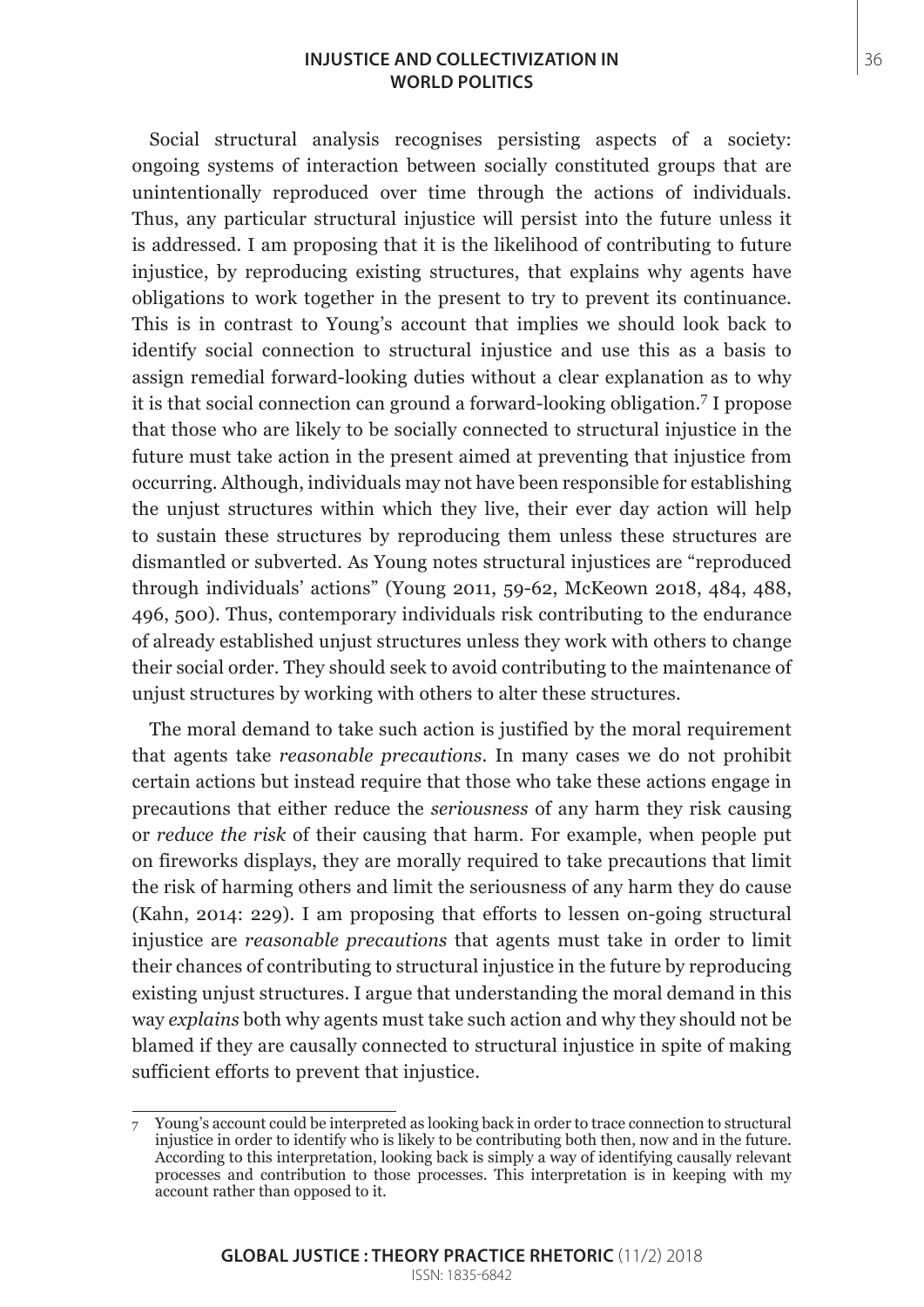Young explicitly rejects the liability model as a way of understanding responsibility with regards to structural injustice. She suggests that political responsibility is not about identifying a party to whose agency the outcome can be attributed. She suggests that the social connection model is forwardlooking in that it identifies a responsibility *to act* going forward rather than identifying responsibility for an outcome that has already occurred. However, she leaves unanswered the question as to why it is that individuals who are socially-connected to structural injustice are the ones who share responsibility to address it (Abdel-Nour, 2018; McKeown, 2018). My answer to this question suggests that both liability and political responsibility are explained by the same overall moral idea: that agents have duties to avoid harming each other. If this is right, then it suggests that the two different accounts share a common root: that, in order to understand why individuals have a responsibility to work together to lessen structural injustice, we must recognise the fact that if they do not remove the structural injustice they will end up contributing to its reproduction.

### **Precautions over Restraint**

I will now explain why risk of causal contribution to future injustice can justify a requirement to take precautions rather than a duty not to contribute. I begin by explaining why there cannot be a strict moral prohibition on contributing to structural injustice.

The first problem with such a prohibition is that in many cases avoiding causal connection to any structural injustice is *impossible*. On the assumption that 'ought implies can,' this means that there cannot be a strict prohibition on such contributions. Due to the complexity of structural injustices, it is often not clear which actions are going to come together with those of others to cause a significant problem. This explains why agents typically should not be blamed for having some causal connection to past structural injustice: often they could not have avoided contributing.

However, the above argument doesn't negate the possibility that there could be a duty to avoid contributing to structural injustice to the extent that it is possible. As previously stated, social structures result from many actions coming together. It is often unclear which actions will contribute to the reproduction of structural injustice. Thus, the safest way to minimise contributions would be to withdraw from social life as far as possible: by doing so an agent minimises their chances of contributing to a social trend or practice that comes together with others to reproduce structural injustice. However, this is a highly burdensome requirement. Agents must participate in social life in order to live a minimally decent life. This is in part because collaborating with others and participating in supply chains is necessary if people are to secure the goods they need to live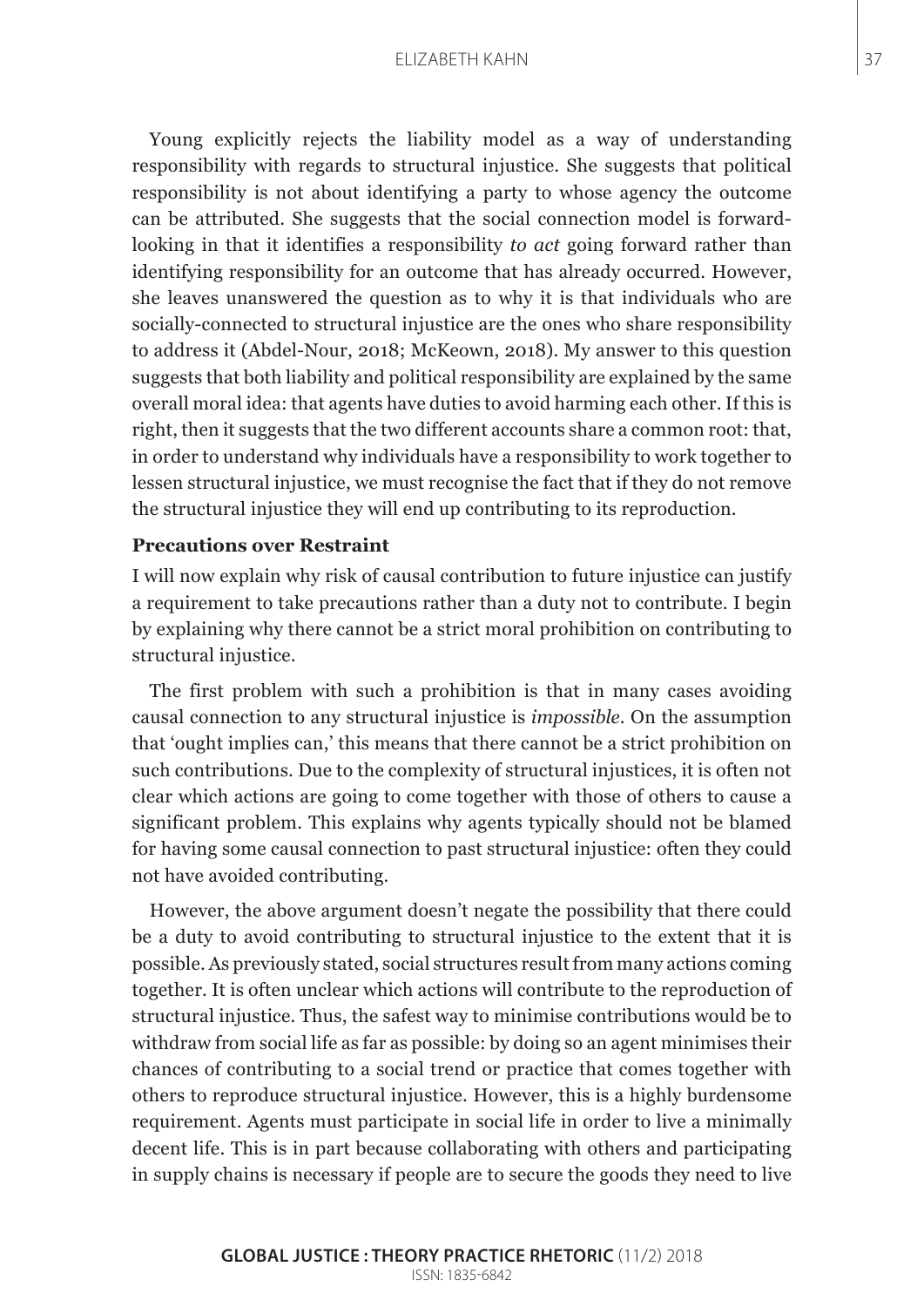## **INJUSTICE AND COLLECTIVIZATION IN** 38 **WORLD POLITICS**

a minimally decent life. It is also due to the fact that living a good life requires interacting with others and being part of social practices that allow people to give meaning to their lives, and pursue the projects and goals they have reason to value. Complying with a demand to avoid causal connection to structural injustice wherever possible by refraining from actions likely to contribute to structural injustice would in all likelihood undermine agents' wellbeing and agency. Given the gravity of the burden that such a withdrawal places on an individual it is unlikely to be justifiable all things considered. Thus, we can reject a strict requirement to limit contributions to the reproduction of structural injustices to the extent that it is possible for them to do so on the grounds that it is unreasonably burdensome.

In response to the claim that a duty to avoid contributing to structural injustice, where possible, is too burdensome it could be argued that this does not mean there is never a duty to avoid such contributions. It could be that individuals have a duty to avoid contributing to structural injustices where doing so is not overly-burdensome. This means they should seek to stop contributing to trends and practices that are known factors in on-going structural injustices. This requires that people seek to identify systematic disadvantage to particular social groups and then identify contributing factors. Then those contributing to these factors must try to avoid so contributing in the future to the extent that it is reasonable to expect them to do so.

But this approach is epistemically demanding and exerts significant burdens on duty-bearers. Worse still, it is not likely to produce much benefit for the victims of structural injustice. Structural injustice is by definition an injustice that results from multiple social processes coming together. Typically, many different agents contribute to each contributory social process. In most cases preventing a structural injustice through restraint will require a vast number of agents to remove their contributions. This means that removing any particular contribution is extremely unlikely to make any victim better-off.

If there is an alternative way to avoid structural injustice that is likely to be more effective in preventing injustice and yet less demanding in the burdens it assigns, this alternative should be preferred. In most cases of structural injustice, injustice can most efficiently be avoided through agents in different positions working together to change the structure. These efforts could involve reorganising social practices, ending social trends through adopting new norms, introducing legal prohibitions, or instigating new structural factors that counter-act existing forces. Changing structures in these ways is likely to be both less costly and more effective than individuals limiting contributions to structural injustices: by coordinating their actions, agents can together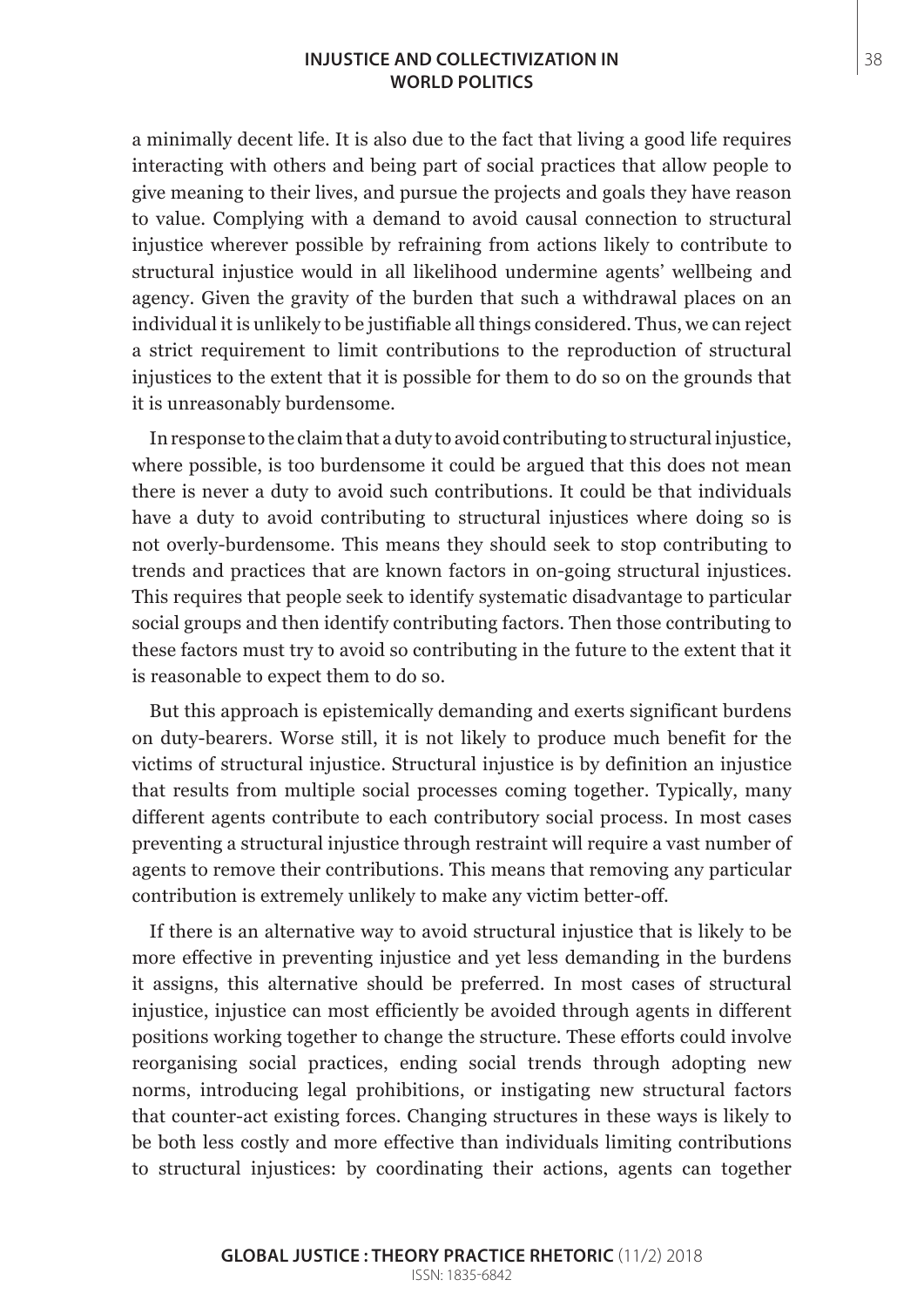#### ELIZABETH KAHN 39

take action that adjusts social structures so as to avoid structural injustice. If successful, this means they can continue to participate in social cooperation whilst avoiding structural injustice. Given this fact, morality should require that agents work together to prevent future structural injustice rather than requiring non-contribution where it is not too burdensome. A moral duty of restraint should be rejected because a less objectionable and more effective alternative is available: structural change.<sup>8</sup>

Success is not guaranteed when individuals make choices aimed at ending structural injustice through collective action. However, if such action is sensible and well thought-out, it will increase the chance of structural injustice being lessened and avoided. Those likely to contribute to structural injustice can be called on to take such action because complying with such a demand is the action most likely to minimise future structural injustice. Agents have a general duty to take such action because it increases the likelihood of achieving justice and avoiding suffering. The general duty to promote justice (Rawls, 1999: 99) grounds a duty to take such action (Stilz, 2019: 389). However, additional obligations can be assigned to those at risk of causally contributing to future structural injustice by reproducing existing structures. These agents are not simply bystanders who could improve circumstances. The fact that they are potential contributors means that they can also be asked to take such action as a reasonable precaution to lessen their chances of contributing to the reproduction of serious structural injustice in the future. Thus, social connection (understood as likely future causal contribution) is a ground on which an obligation to take action aimed at preventing structural injustice can be recognised: such action can be understood as a precaution to prevent connection to future structural injustice that it is reasonable to demand agents take. Obviously, the costs that any particular agent can be asked to take on must be restricted by what is reasonable. However, what is reasonable will depend on circumstances that include the seriousness and extent of the structural injustice.

Agents can fairly be judged on whether or not they comply with this requirement rather than whether or not they do in fact become causally connected to structural injustice in the future. Precautionary action may succeed or fail (or succeed to some extent). However, it is unfair to require agents to

<sup>8</sup> The greatest objection to the co-ordination approach will be less weighty than the strongest objection to the constraint approach. If the strongest objection comes from the victims of structural injustice it will be greater against a schema less likely to end the injustice they face: the restraint-based approach is less likely to succeed in preventing their suffering and thus can be rejected on this basis. Even if the two proposals were equally likely to prevent the experience of acute structural injustice, there would still be reason to prefer the more efficient schema as it will burden those with duties less than the restraint-based approach without burdening further those at risk of essentially aggregative harm. For discussion of why the greatest complaint matters and the importance of interpersonal justification see Scanlon (2000) and Forst (2011).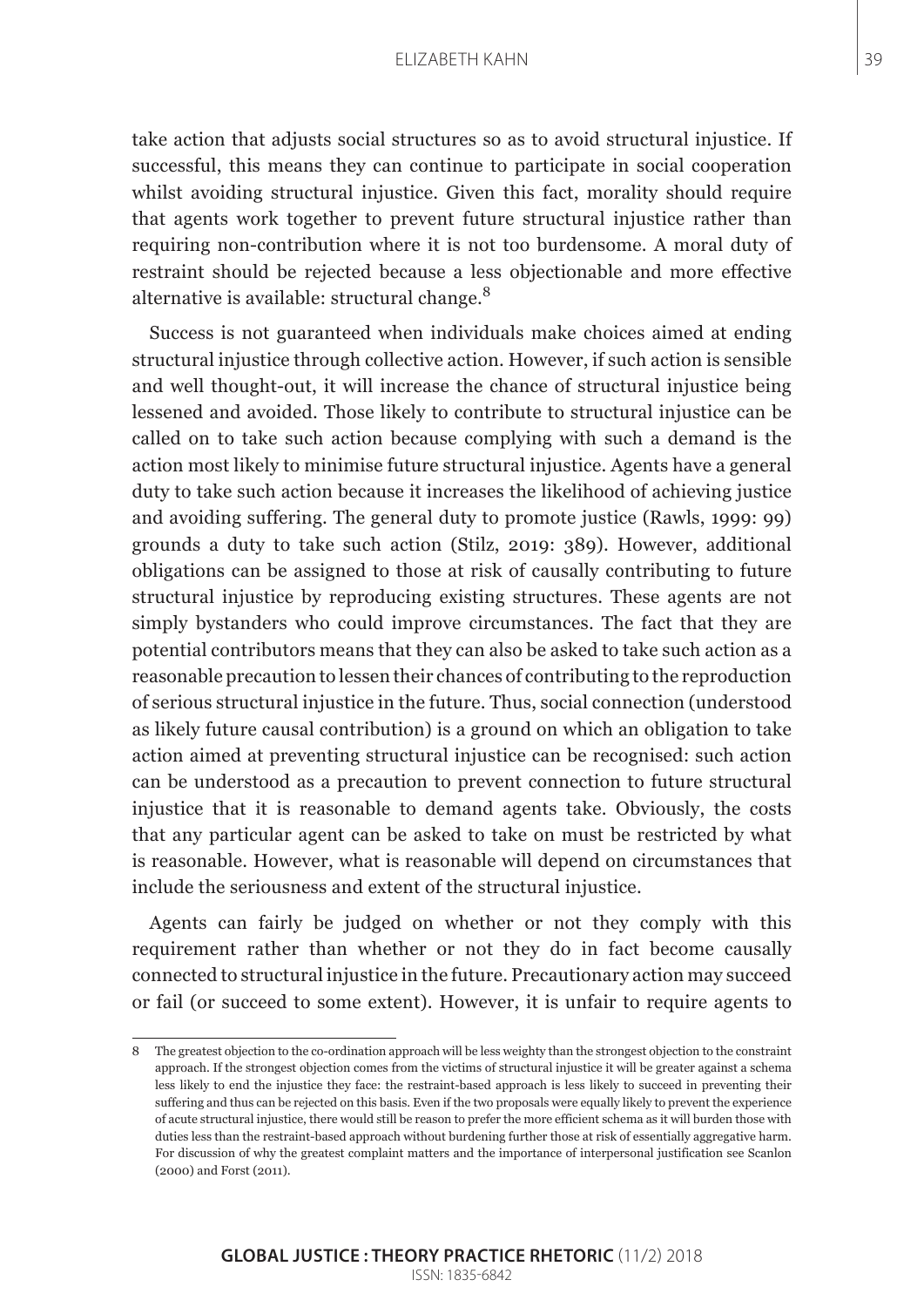#### **INJUSTICE AND COLLECTIVIZATION IN** 40 **WORLD POLITICS**

ensure success because this is beyond their control. What we can legitimately demand of them is that they make a reasonable effort to avoid future structural injustice when the injustice and their connection to it are foreseeable. Agents should only be subjected to moral blame and condemnation when they violate valid moral demands: it is wrong to blame them where they have not acted impermissibly.9 This means that because we cannot justify a moral demand to avoid causal connection to structural injustice we cannot blame agents for having such a connection. The fact that it is inappropriate to blame agents for their connection to structural injustice is noted by Young in her criticism of Christopher Kutz's treatment of 'unstructured collective harms' (Young, 2011: 102-104; Kutz, 2000). However, Lu suggests that agents can be blameworthy for their contributions to structural injustice (Lu, 2018 : 48).

The moral demand outlined above requires all those likely to be causally connected to future structural injustice to work together to efficiently prevent that injustice, fairly sharing the burdens of this task. But individual agents face an important difficulty in determining what duties precisely they owe. Many different factors (and the actions of many different individuals) come together to reproduce structural injustice; consequently, for any particular agent, there may be some doubt as to whether or not their actions have contributed to the reproduction of any particular structural injustice. Given this uncertainty, responsible agents should seek to address any structural injustices that they may contribute to the reproduction of. Agents can be blamed if they fail to meet this demand unless they have some acceptable excuse for their failure to act. It is important to note that there may be good reason for agents to focus their efforts on on one particular injustice. If they choose to do so this could excuse their failure to make progress on other injustices they might be connected to. A full account of duties with regards to structural injustice would need to consider such questions at length. However, there is not sufficient room to tackle this complex question here.

Iris Young's work suggests that those individuals who are socially connected to on-going structural injustice can be assigned remedial responsibility to lessen that injustice. I have proposed that it is the likelihood of an individual contributing to the reproduction of structural injustice that explains why socially connected individuals have such a responsibility. I have suggested that individuals must take action aimed at lessening structural injustice as a precaution aimed at avoiding future contribution to the reproduction of the injustice in question. My account explains why it is that causal connection grounds an extra duty

<sup>9</sup> Thus, we should not recognise residual guilt as being appropriate in cases where an agent non-culpably is causally linked to a tragic outcome like the non-culpable lorry driver case (Contra Abdel-Nour (2018) and Williams (1981).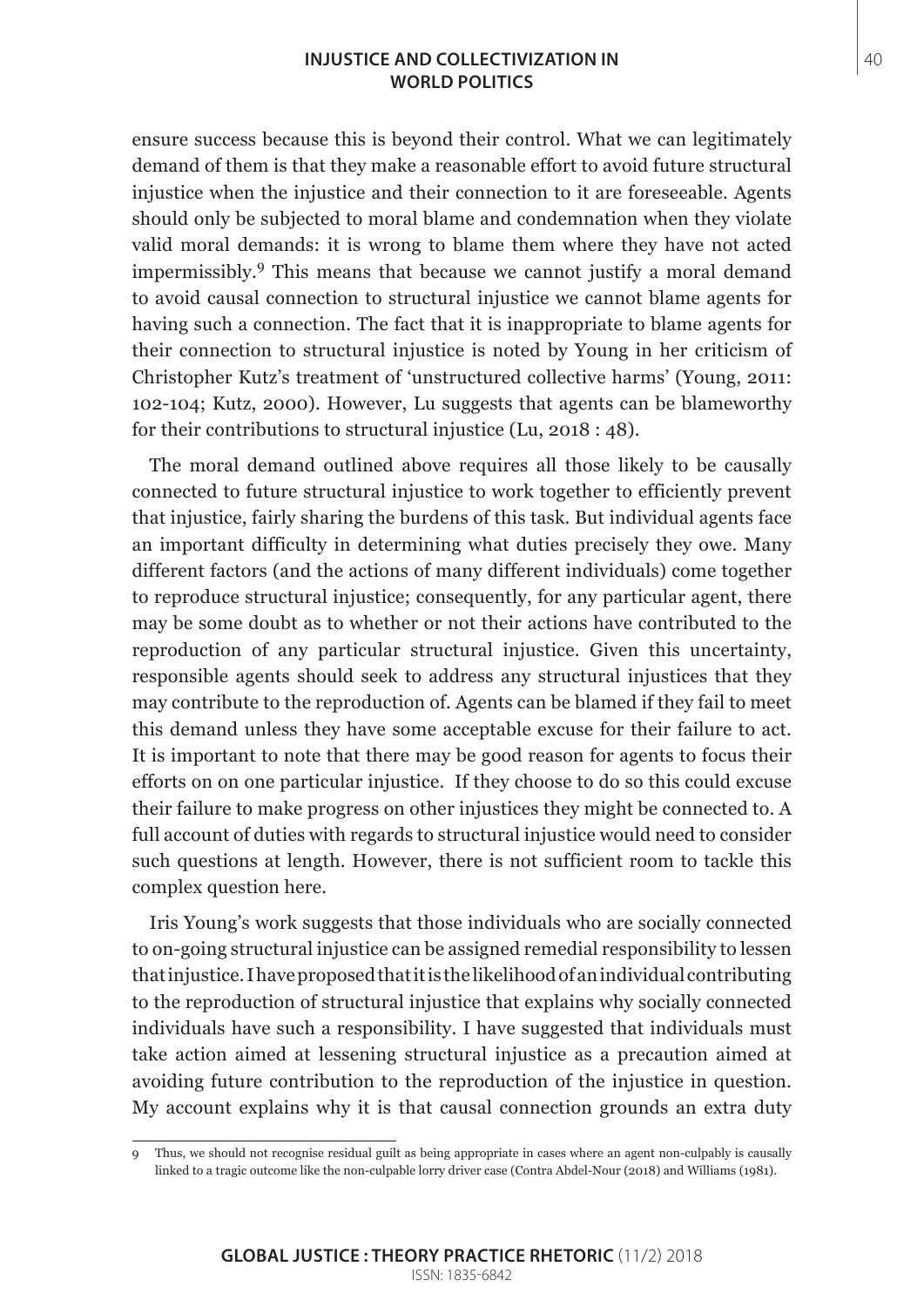in addition to the general duty to promote justice. Furthermore, I have shown why it is that agents can have a duty to take such precautionary action to lessen the chances of their contributing to the reproduction of significant structural injustice even when they cannot be blamed for causally contributing to such injustice if it does occur in spite of their efforts.

# **From Shared Responsibility to Collectivization Duties**

Young and Lu's work suggests that there is a moral demand that falls on all those who are socially connected to injustice requiring that they take part in collective action aimed at lessening structural injustice (Lu, 2017: 171, 258; Young, 2011: 111-113). This paper has proposed that social connection should be defined as likely causal connection to the reproduction of structural injustice and that the demand for action should be based on the principle that agents have a duty to take reasonable precautions to avoid contributing to harm. In this next section I consider how best to describe and understand what is required by the demand to take precautions to avoid contributing to future structural injustice. I propose that we use the concept of a 'collectivization duty' (Collins, 2013) to explain what agents are obliged to do. I begin by outlining Young's account of essentially shared, primarily forward-looking responsibility. I then propose an alternative way to define the moral demands that falls on those socially connected to structural injustice before outlining the advantages of this account. I argue that this approach can deal comprehensively with both Martha Nussbaum's (2011) critique of perpetually forward-looking accounts and the 'agency objection' (Wringe, 2010).

In cases of structural injustice, the actions of a large set of individuals reproduce the on-going injustice. Young suggests that members of this inchoate group share responsibility to overcome the injustice. Lu also talks of these agents sharing moral responsibility (Lu, 2017: 164, 170, 173, 264). Young describes the responsibility as 'essentially shared' rather than collective. She explains that if the group itself had collective responsibility to tackle structural injustice then none of the members could be said to be responsible for the task. This is because collective responsibility, as Young understands it, is not *distributable*. In contrast to collective responsibility (that belongs to the collective agent and not to its members), Young thinks that political responsibility for lessening structural injustice must be distributable: each member of the aggregate must share responsibility. Thus, she suggests that the inchoate group of those socially connected to structural injustice share responsibility to lessen the structural injustice. She explains that each member of this aggregate has a responsibility to work towards overcoming the injustice but they *bear this responsibility in the awareness that others also share in it* (Young, 2011: 109-111). Young explains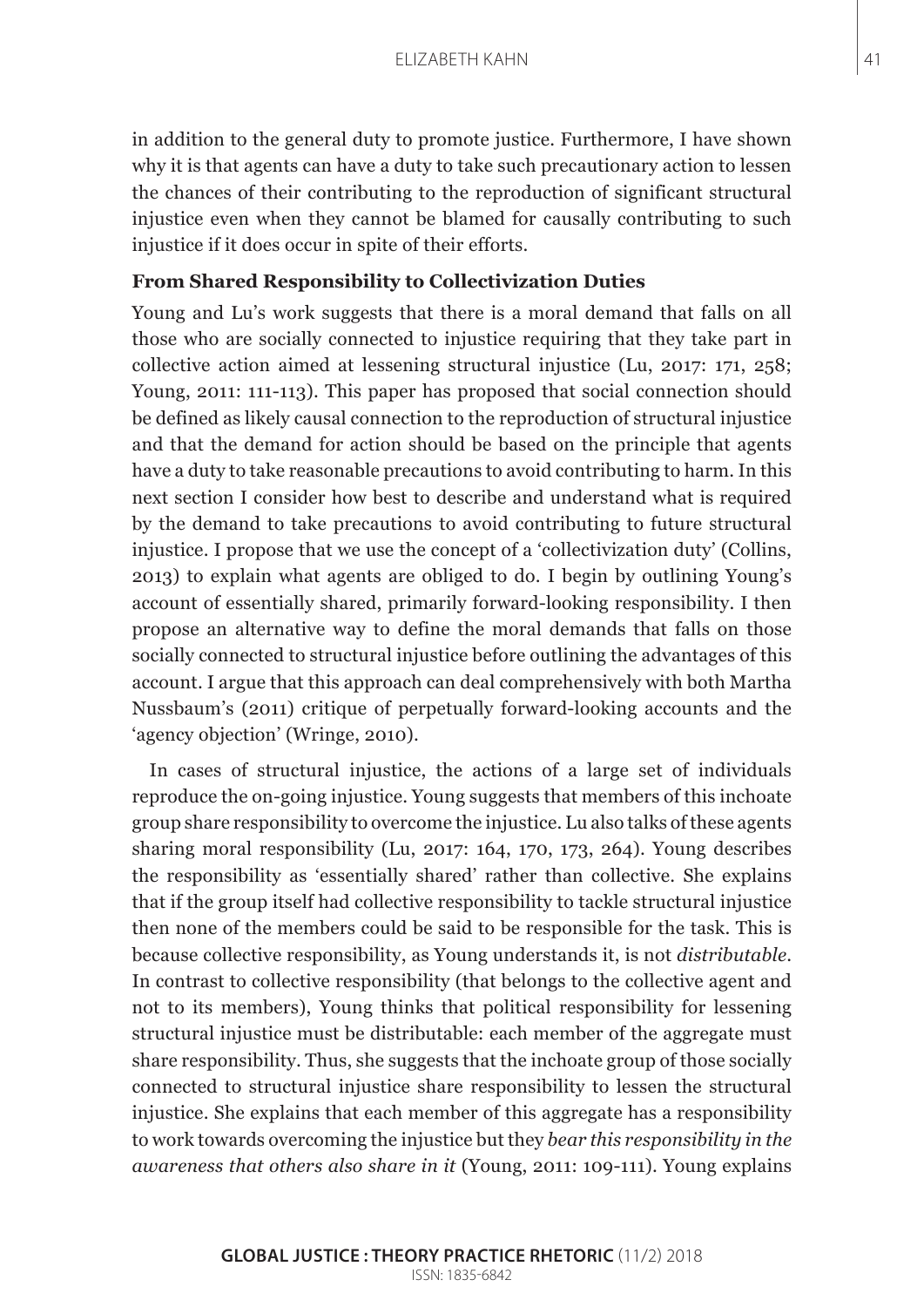### **INJUSTICE AND COLLECTIVIZATION IN** 42 **WORLD POLITICS**

that fulfilling this responsibility requires that agents take part in collective action because structural injustice can only be lessened through such action (*ibid.*: 105, 111-113). Collective action occurs when agents self-consciously work together to produce an outcome by coordinating their action either through an explicit decision-making mechanism or through responsive action.

Young's requirement that collective action be taken in order to lessen structural injustice is plausible because structural injustice can only be overcome through systematic changes to the social structure of a society. Any instance of structural injustice is caused by multiple social processes coming together (*ibid.*: 43-59). Changing even one of these processes will require coordination between multiple individuals. Often multiple processes will need to be changed in order to address the injustice and thus coordination will need to be even more widespread. Introducing a new systematic element that can lessen structural injustice likewise will require multiple agents to change their action in a coordinated manner. Thus, overcoming or lessening structural injustice will require coordinated action between a number of individuals. This collective action could involve using an existing mechanism like government, establishing new mechanisms or developing and reproducing new informal norms. As Lu notes the state can be central to coordinating political responsibility at the domestic level, although to do so it will often need support from individuals and organisations. Furthermore, resolving global and transnational structural injustices will require cooperation with international and transnational institutions (Lu, 2017: 265). <sup>10</sup>

Above it was argued that the moral demand that falls on those likely to be socially-connected to future structural injustice is based on the duty to take reasonable precautions. Precautions are actions agents take in order to reduce the likelihood and/or severity of problematic outcomes that they may cause. In the case of structural injustice an action that reduces the chance of

<sup>10</sup> It is also important to note that because structural injustice concerns the way an agent is treated by a social system and not just the benefits and burdens an agent ends up with it cannot be addressed by offering compensation. Thus, no individual can stop a structural injustice just by transferring goods or money on an ad-hoc basis. What a wealthy individual could do is spend enough money to systematically change a situation: by launching a new enterprise, starting an NGO or convincing legislators to make changes, in doing so they will have to secure the cooperation of many other individuals. Thus, they will be using their funds to secure a collective action solution. Sometimes powerful individuals can make systematic changes, but this is only when large numbers of people change their actions or practices as a result of the powerful agent's decision. This is still a form of collective action just one coordinated by an individual whose directions are followed by many. In these cases, a set of agents act together on the basis of the directions of a leader. It is the actions of the group that overcome structural injustice. Thus, this is a case of collective action. Building upon Hannah Arendt's analysis it could be said that the group 'empower' the leader and it is their commitment to obeying the leader that is key (Arendt, 1970). When an agent has the ability to lessen structural injustice by directing the actions of others the group is already a collective in some sense. They are a set of agents with a decision-making mechanism (the leader makes the decisions). Where an individual has the ability to form such a group, forming such a group can be considered a responsive action that works towards forming a collective willing and able to lessen structural injustice.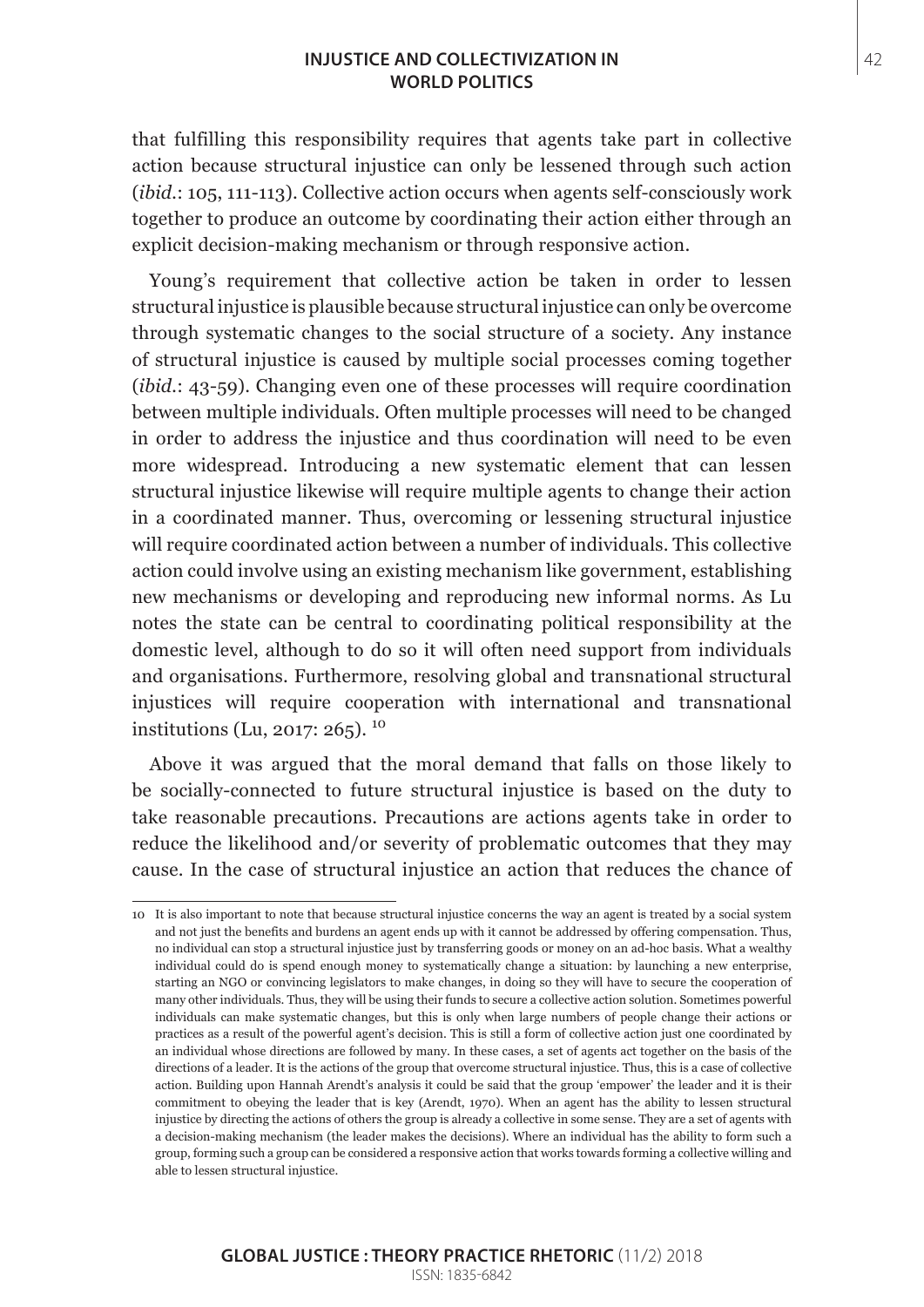#### ELIZABETH KAHN 43

injustice continuing or reduces the severity of any likely injustice can count as a precaution. The duty to take precautions to avoid future contribution to structural injustice requires individuals to act in a complicated way. It requires they take action that increases the chance of a collective or coalition capable and willing of addressing structural injustice (directly or indirectly) existing.

Stephanie Collins has argued that when there is an urgent moral task that needs to be performed and yet there is no existing agent capable of performing the task individuals have duties to 'collectivize.' These duties require agents to 'perform responsive actions with a view to there being a collective that can reliably address the circumstance' (Collins, 2013: 231-248).<sup>11</sup> Once such a collective is established, the collective gains a responsibility for fulfilling this task. This means that the collective's decision-making mechanism has a decisive moral reason to adopt a plan of action able to complete the task. And members of the collective then have a duty to perform the roles they are assigned by the collective. In addition, they retain a duty to monitor the collective and act upon it to try to get it to fulfil its duty if necessary.

The analysis here suggests that precautionary duties fall on all those at risk of causally contributing to future structural injustice. Yet those obliged to take precautions are not able to lessen structural injustice by acting unilaterally: what the precautionary duty requires of these agents is collectivization. For most agents with precautionary duties with regards to structural injustice, these duties require that they perform 'responsive actions' with a view to establishing and maintaining a collective that can reliably prevent future structural injustice. Fulfilling these duties is the precaution that agents have a *pro tanto* moral duty to take. Taking such responsive action reduces the risk of structural injustice continuing to emerge from an agent's actions along with the action of many other individuals and collectives. Agents who successfully form a collective able to tackle structural injustice must work towards ensuring that their collective does not violate any moral requirements and fulfills any appropriate legitimacy standards.

Thus, instead of positing a shared responsibility which is distributable, as Young's approach does, my approach recognises individual duties to collectivize. By understanding the requirement in this way, we recognise duties as falling on each individual who is likely to be causally connected to structural injustice and yet recommend a collective-action solution. Thus, in keeping with Young's recommendation we still require collective action and ensure each member of the aggregate is obligated. Collectivization duties require agents to act responsively with a view to establishing and maintaining a collective that

<sup>11</sup> For an account of collectivization and the duties of states see Collins and Lawford-Smith (2016).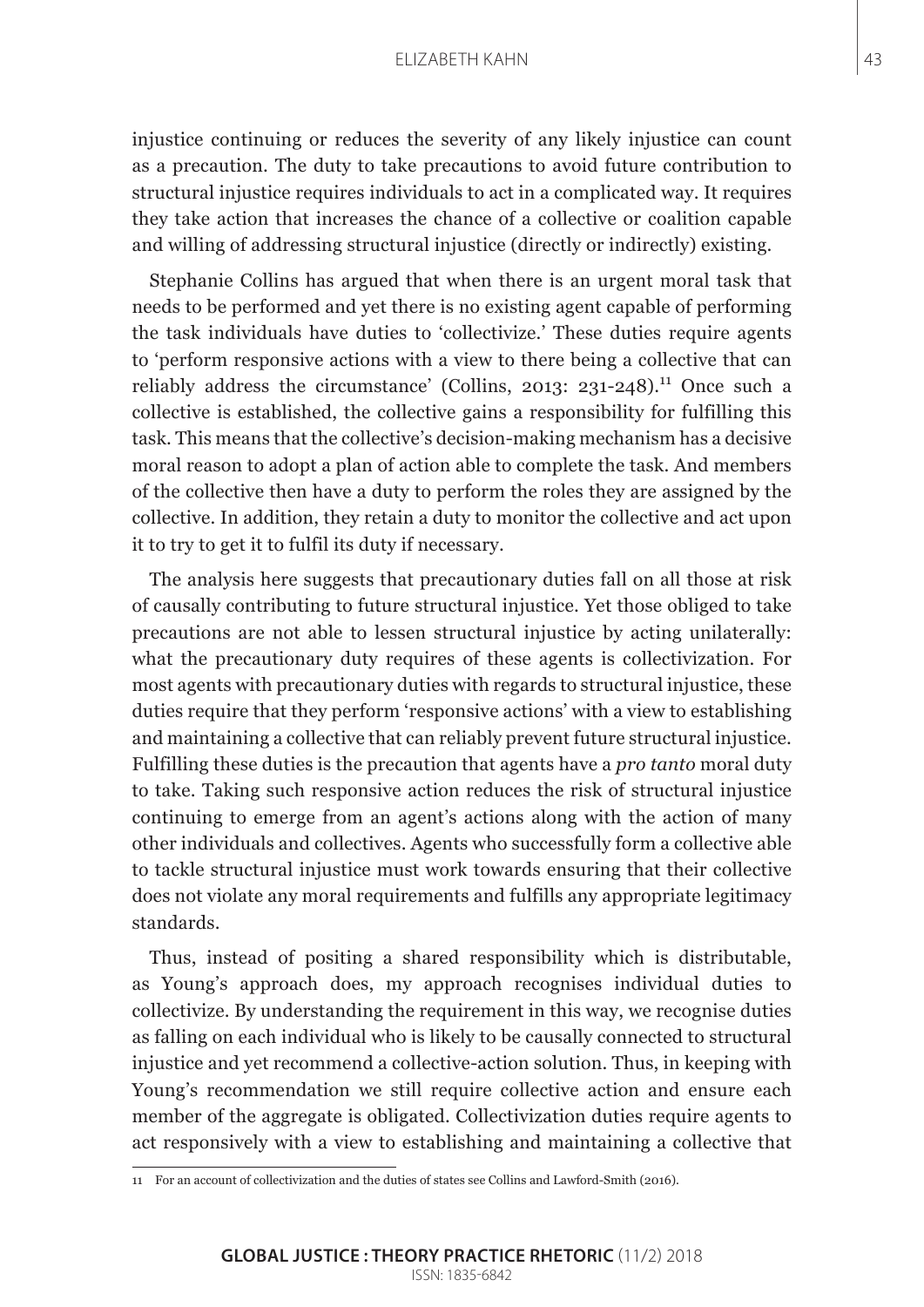#### **INJUSTICE AND COLLECTIVIZATION IN** 44 **WORLD POLITICS**

prevents structural injustice from continuing. This means that once a capable collective is formed, each individual has a duty to act responsively with a view to ensuring the collective discharges this task.

The collectivization approach offers several advantages over essentially shared responsibility. Firstly, it does not involve applying responsibility for a task to an inchoate or amorphous group, a concern of both Lu and Stilz (Lu 2011: 172; Stilz, 2019). Those who are socially connected to structural injustice are not a collective agent but an aggregate. Whether moral demands can be applied to groups that are not agents is a controversial issue. By assigning individual duties to collectivize this problem is avoided.<sup>12</sup>

Secondly, the collectivization approach is better than an essentially shared responsibility because it makes moral demands of individual agents rather than stating that they share responsibility for ensuring an outcome. It is unfair to judge agents on the basis of factors that are beyond their control. The approach recommended here allows agents to be judged on their own choices alone. We can examine the facts concerning whether an agent has taken sufficient responsive action that promotes the formation of a collective that can reliably prevent future structural injustice. We can then praise or blame them on the basis of their own actions and omissions, given their context.

In contrast, it is not clear how to judge those agents who share in responsibility to lessen structural injustice (the way Young proposes we understand the obligation). In these cases, there is often no collective agent that can be blamed or praised on the basis of success or failure just as there is no collective agent who is responsible. Is the blame in the case of failure to be shared between the group? This might follow from the idea that they share the forward-looking responsibility and bare it in the knowledge that they bare it together as Young suggests (Young, 2011: 109-111). This would mean that if the inchoate group does not lessen structural injustice, then all members (including those who sincerely and ardently took sensible action in pursuit of the goal) would share in the blame. It would be unfair to blame agents who did all that could reasonably be asked of them in order to lessen injustice for the failure of the inchoate group to succeed in this task. The advantage of the 'collectivization duties' approach is that it means that agents are not blamed for the failure of others to collectivize.

Young does not endorse any account of praise or blame with regards to the failure or fulfilment of essentially shared forward-looking responsibility. Instead she insists that the point of her account is to assign responsibilities to take action to lessen injustice rather than to blame agents for what they did in

<sup>12</sup> For discussion of whether aggregates can have responsibilities or duties see Collins (2017); Isaacs (2011); Kutz (2000); and Wringe (2010).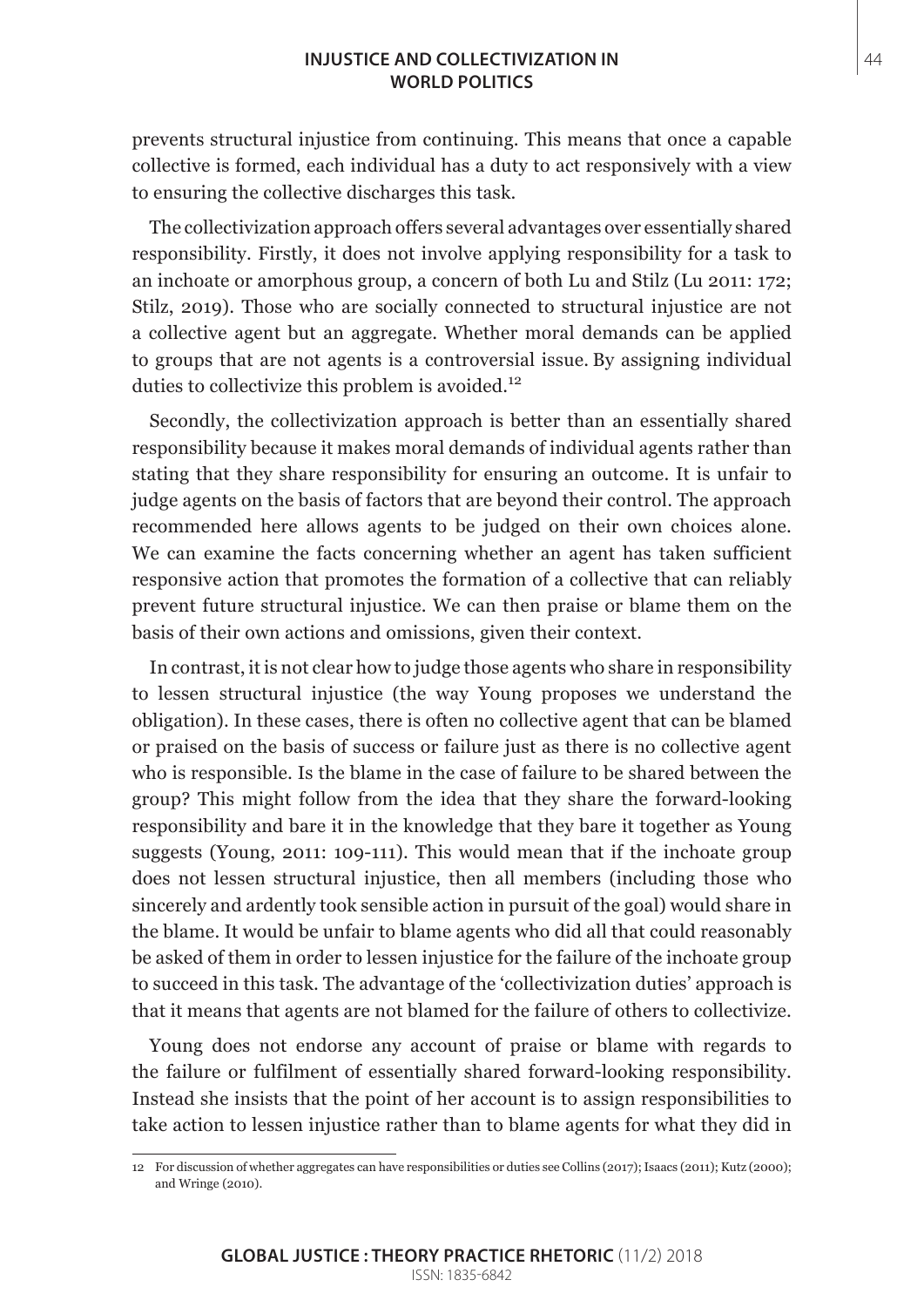#### ELIZABETH KAHN 45

the past. Thus, she insists that her account is primarily forward-looking (Young, 2011: 108-109). My account shares the emphasis on ex-ante action to prevent future injustice and even explains why there is this emphasis on the future: although agents cannot reasonably be expected to avoid causal connection to injustice, they can be expected to take precautions to lessen their chance of such a connection. However, when we assign responsibilities or duties, we are insisting that certain agents must take up certain tasks. It follows from such an assignment that as time passes agents can be judged on whether or not they have fulfilled the tasks or roles assigned. Thus, no account can only be forwardlooking. This is a fact that Martha Nussbaum recognises in her discussion in the forward to Young's book (Nussbaum, 2009).

The account of precautionary collectivization duties falling on those likely to be causally connected to future structural injustice outlined here takes on Nussbaum's challenge head on. It explains that the duties are primarily forward looking because they demand ex-ante action to avoid future injustice. However, this account explicitly endorses the fact that as time passes agents can be judged on their success or failure to take the responsive actions demanded. This is fair because it judges agents on their own choices. They are judged on whether they took sensible responsive actions aimed at establishing a collective to tackle structural injustice or ensuring an existing collective takes on the task.<sup>13</sup>

Replacing essentially shared, primarily forward-looking responsibility with a precautionary duty that requires collectivization preserves Young's aim of assigning obligations to take part in collective action aimed at lessening structural injustice. Yet it allows Nussbaum's objection to a perpetually forward-looking account to be met. The recommended approach assigns clear duties to all those likely to be causally connected to future structural injustice. It recommends that they pursue collective action and as time passes it allows them to be fairly judged on their own choices rather than those of others.

#### **Precautions Without Liability**

By combining a collectivization approach to duties to prevent future structural injustice, a precaution-based explanation of the reason why social connection grounds this moral demand, and a causal connection account of social

#### **GLOBAL JUSTICE : THEORY PRACTICE RHETORIC** (11/2) 2018 ISSN: 1835-6842

<sup>13</sup> Where a collective capable of tackling structural injustice is established it can also be judged on its success in achieving this task. The blame or praise of any such collective will mean praise or blame for its members in terms of contributing to its maintenance and fulfilling their roles within it. The question of what duties agents have once a collective is established is an interesting one which in turn will lead to conclusions concerning judgements made of individuals in cases of the success or failure of that collective. Unfortunately, a detailed account of this cannot be made here for reasons of space. However, the collectivization approach gives a means to addressing these difficult questions. Some work on the question of how duties change as collectives are established has already been done (Collins and Lawford Smith, 2016). In cases of structural injustice, it is often political institutions that offer the best means to avoiding structural injustice. However, where these institutions are difficult to establish or resistant to demands to act there may be other forms of collective action that can lessen structural injustice.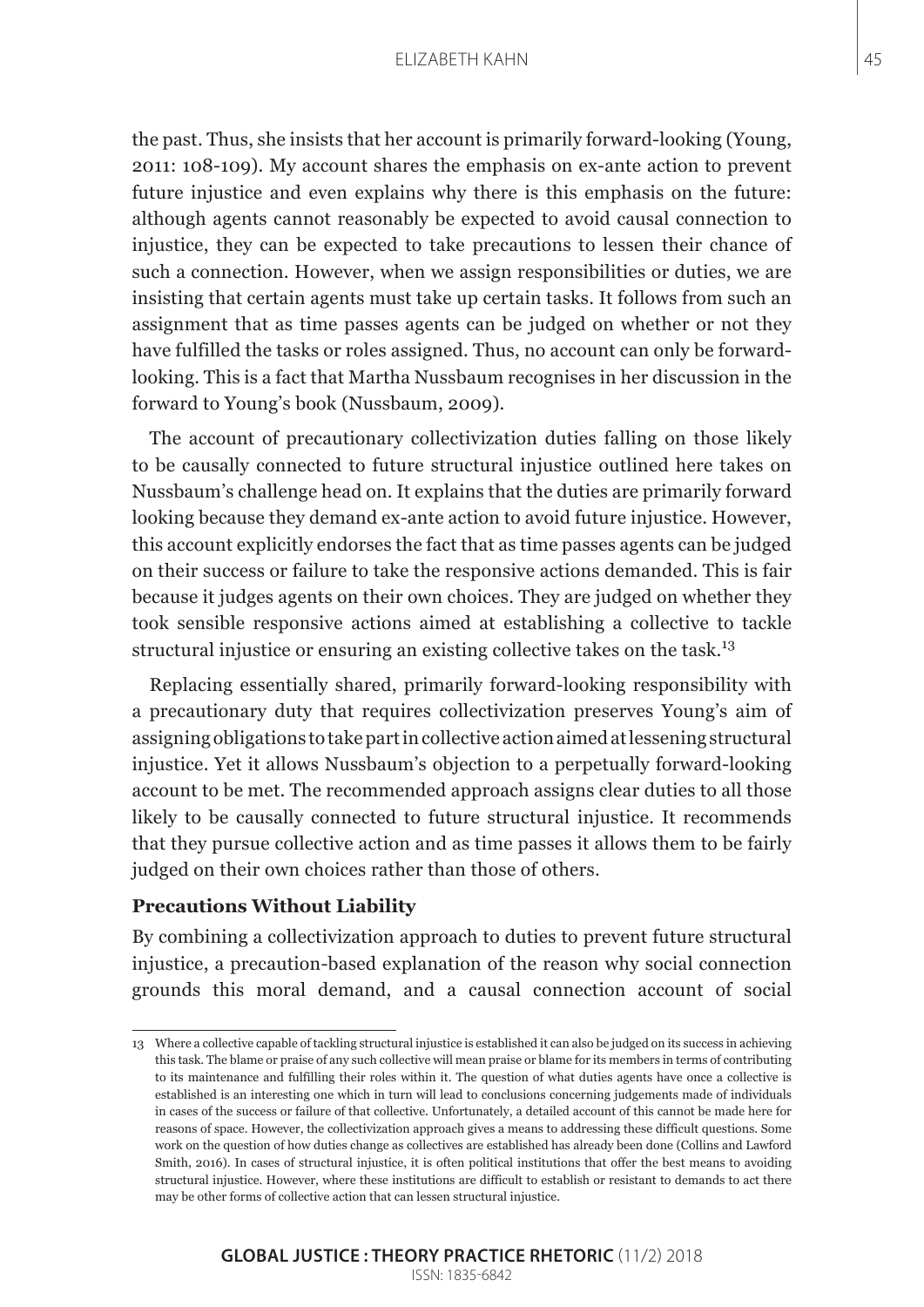#### **INJUSTICE AND COLLECTIVIZATION IN** 46 **WORLD POLITICS**

connection I have proposed a solution to the questions raised regarding Young and Lu's approaches (Stilz, 2019). I have agreed that social connection grounds a moral demand to work with others with the aim of preventing or lessening structural injustice through collective action. I have defined social connection as causal *contribution* to processes that together cause or constitute injustice. I have identified that this demand derives from the duty to take reasonable precautions to avoid contributing to harm. Finally, I have insisted that this demand will require collectivization. The account outlined here suggests that, in response to on-going structural injustice, those likely to be causally connected to that injustice in the future have precautionary duties that require them to take responsive actions capable of establishing a collective that can reliably address this injustice.

Young rejects the liability approach to responsibility and structural injustice. Yet the approach proposed here is similar in a number of ways. It bases duties to act on causal connection to structural injustice and calls on agents to take action to avoid such connection. Furthermore, it involves blaming agents on the basis of whether they do or do not make collectivisation efforts. I will now briefly consider whether problems with using the liability approach apply to the precautionary approach outlined above.

The chief objection Young has against the liability approach is that it attaches blame. She argues that from a pragmatic perspective this is a bad idea when it comes to structural injustice (Young, 2011: 113-122). The precautionary approach does not attach blame on the basis of causal connection to structural injustice. However, it does involve the condemnation of those who fail to take up their precautionary obligations. This is in keeping with Young's assertion that those who fail to fulfil their forward-looking responsibility should be criticised (Young 2011: 144, quoted in Lu 2018b: 47-48). In the present, it both encourages agents to take action to prevent future structural injustice and condemns or praises them on the basis of the precautions they took or failed to take in the past. Although, this blame for inaction may result in some negativity, it is an inevitable part of any account that assigns duties or responsibilities to take action that as time passes it will lead to praise or condemnation on the basis of whether or not those duties or responsibilities are fulfilled. This follows directly from the logic of moral demands as Nussbaum recognises in her critique of Young's account (Nussbaum, 2009).

A second problem with assigning moral responsibility on the basis of causal connection is, that it is unfair because it means that agents are blamed for what they cannot necessarily avoid. In contrast, the approach proposed here judges agents on what is within their control: it judges them on the basis of whether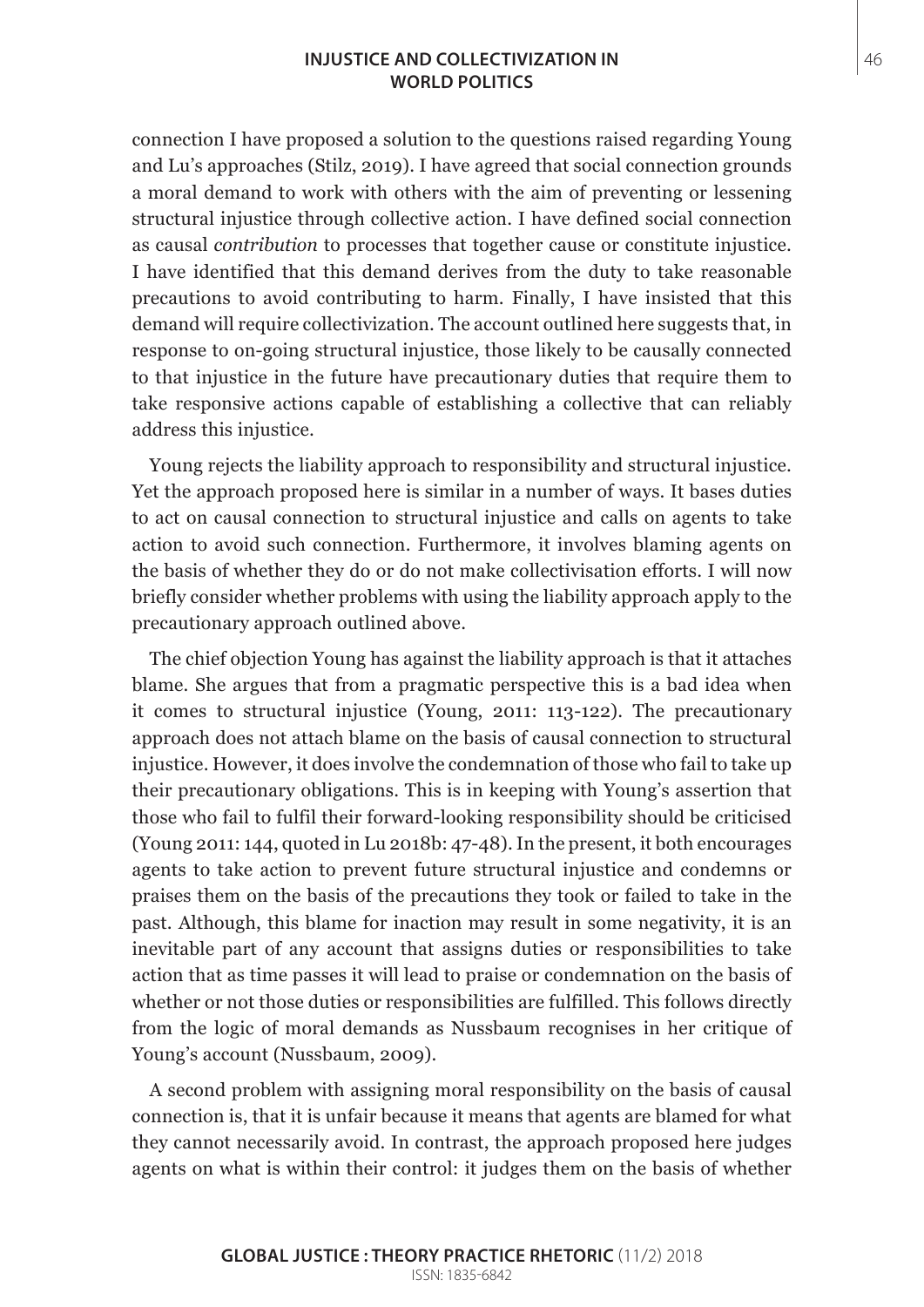they take sufficient responsive action to establish a collective that can reliably prevent structural injustice. Thus, the precautionary approach is not subject to this problem.

A third problem with the liability approach highlighted by Young is that it is isolating: it singles out some for blame and thereby absolves others (Young, 2011: 105-107). However, this is not the case with the precautionary principle identified here. This is not because it concerns precautions. It is because it identifies all those causally connected rather than highlighting one action as the cause amongst a series of conditions. As a result, more than one agent is required to take precautions. Finding a potential future causal connection between an agent and a structural injustice does in no way exclude finding a potential future connection between another agent and the same problem.

A fourth problem with the liability approach identified by Young is that it is used to identify an agent who can be held causally responsible (Young, 2011: 95-97). This is not the aim of the precautionary approach. It does not rely on one causal contribution being selected and identified as morally responsible. Instead it identifies all likely future contributors to the reproduction of structural injustice and calls on them to act. The usual way of understanding precautionary duties is to assign them to those who will be found outcome responsible if the consequence actually occurs. In contrast the precautionary approach recommended here, identifies all those likely to contribute to the reproduction of structural injustice and holds each of them responsible for taking precautions to avoid its continuance.

# **Conclusion**

What is being proposed is that individuals likely to be causally connected to future structural injustice have a collectivization duty that requires they take responsive action aimed at establishing a collective that can reliably address that structural injustice. I have proposed that taking such action is a precaution that we can reasonably demand they take.

The aim of this project has been to come up with an account of moral demands that fall on agents with regards to structural injustice on the basis of their social connection to it and to explain how their connection could ground duties. I hope to have offered a plausible account of such demands that can meet some of the problems with Young's own articulation of responsibilities with regards to structural injustice as well as some of the questions raised regarding Lu's use of it.

With regards to structural injustice there are likely to be positive duties to prevent its continuance through collectivization. A general duty to promote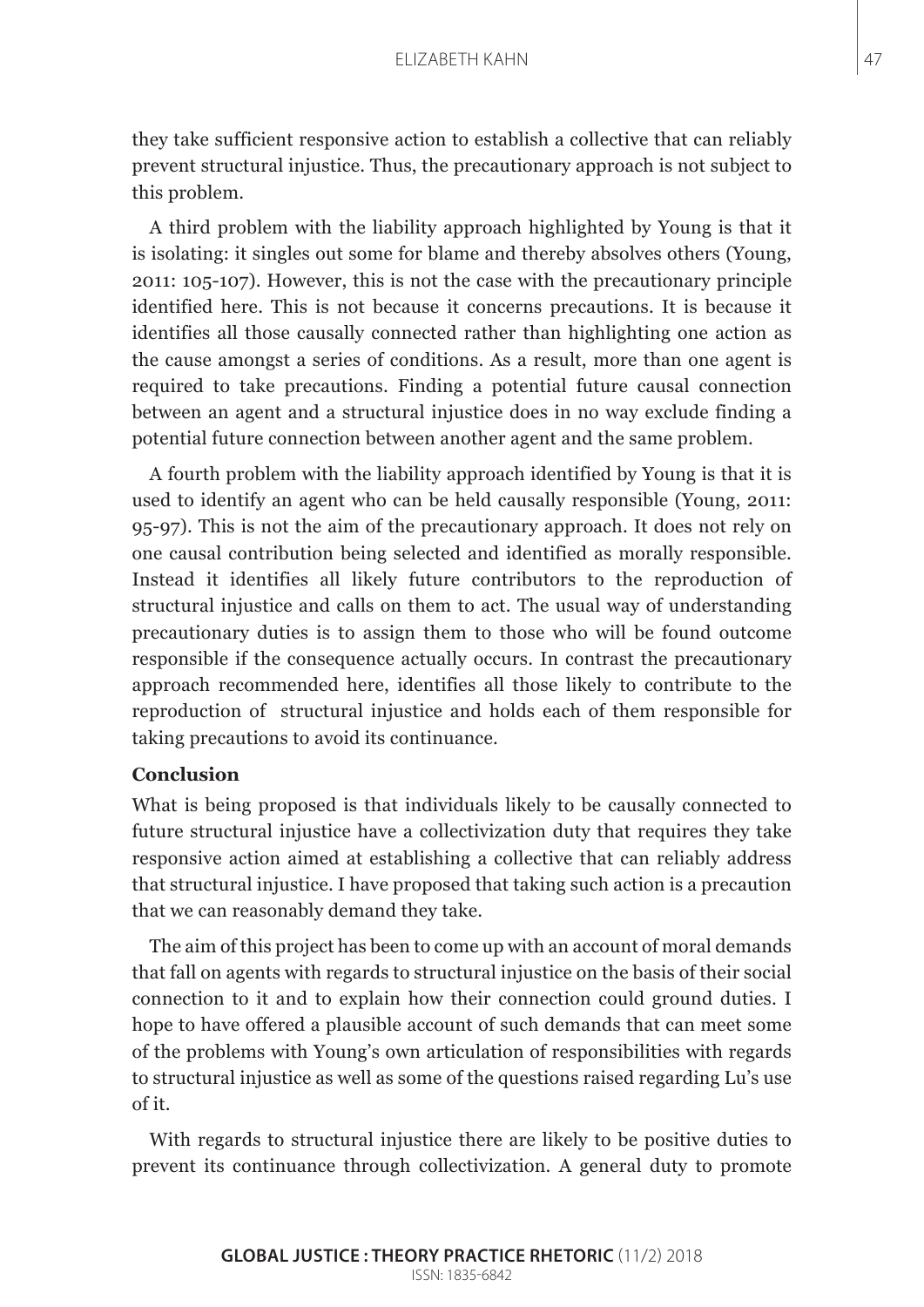# **INJUSTICE AND COLLECTIVIZATION IN** 48 **WORLD POLITICS**

justice (Rawls, 1999) surely requires agents collectivize to prevent future structural injustice. However, in addition, it is important to recognise duties that fall on those likely to contribute to future structural injustice because of that likely connection. Doing so draws attention to the fact that the task of avoiding structural injustice is also required in order to avoid causally contributing to future injustice. Emphasising that injustice results from human action in addition to recognising that people can promote a more just future is important for both Lu and Young's projects. The purpose of developing a precautionary account is to draw attention to the relational nature of justice and our duties with regards to it. Instead of beginning from what an ideal social scenario would be and then assigning duties to bring it about, this approach looks at existing injustices and asks what duties agents have to prevent them continuing. I do not have room to fully defend the importance and plausibility of such an approach here. However, I hope to have offered a plausible way of articulating and explaining the moral demand to take political action that results from social connection.

*Elizabeth Kahn Assistant Professor in Political Theory School of Government and International Affairs The University of Durham email: [elizabeth.kahn@durham.ac.uk](mailto:elizabeth.kahn@durham.ac.uk)*

# the global justice network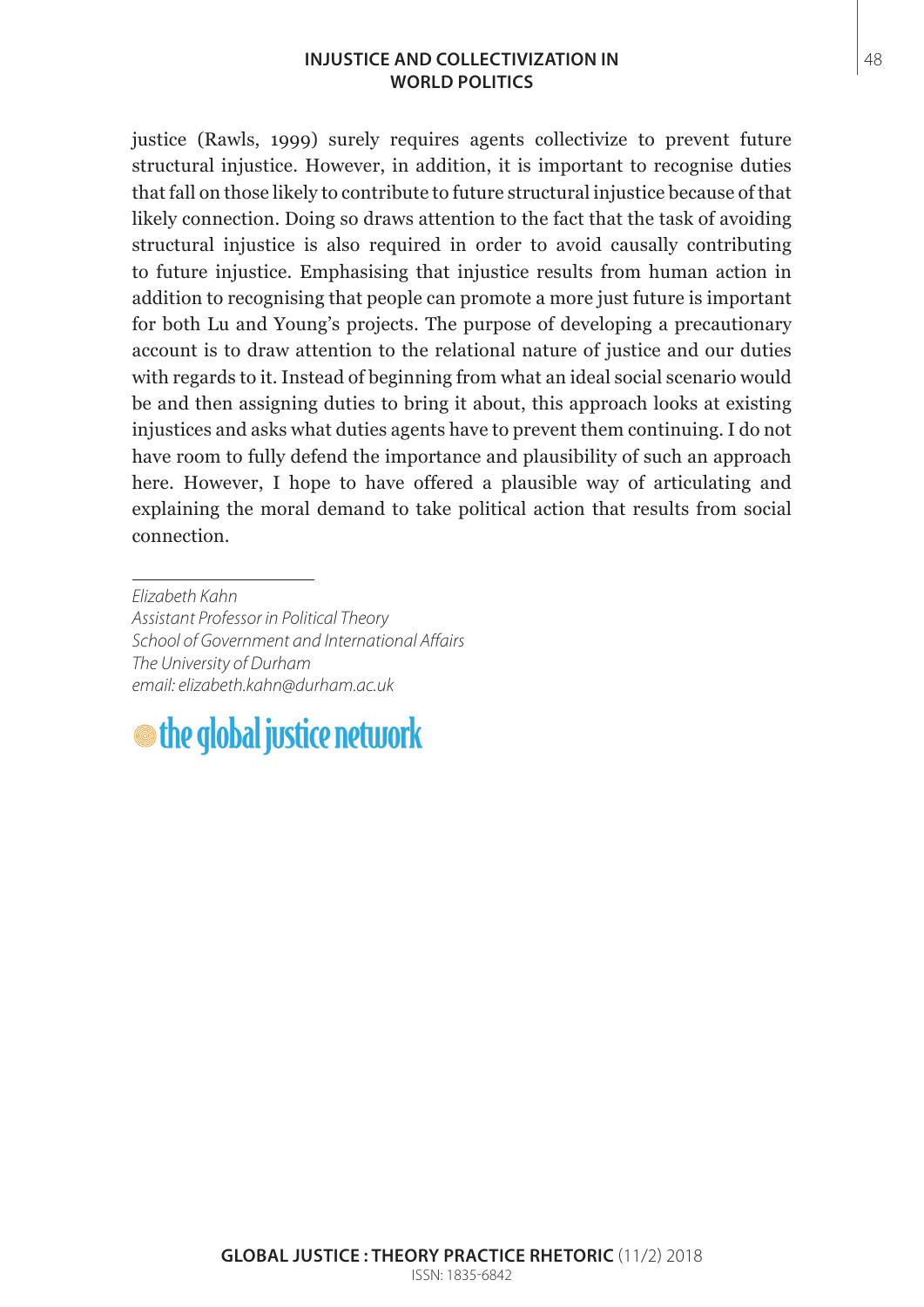# **Bibliography**

Abdel-Nour F (2018) Responsibility for structural injustice. *Ethics & Global Politics* 11(1): 13-21.

Arendt H (1970) *On Violence*. Orlando: Houghton Mifflin Harcourt.

Berger PL and Luckmann T (1991) *The social construction of reality: A treatise in the sociology of knowledge*. London: Penguin UK.

Collins S (2013) Collectives' duties and collectivization duties. *Australasian Journal of Philosophy* 91(2): 231-248.

Collins S and Lawford-Smith H (2016) The transfer of duties: From individuals to states and back again. In Brady MS and Fricker M (eds) *The Epistemic Life of Groups*. Oxford: Oxford University Press: 150-172.

Collins S (2017) Duties of group agents and group members. *Journal of Social Philosophy* 48(1): 38-57.

Delmas C (2014) Political resistance: a matter of fairness. *Law and Philosophy* 33(4): 465-488.

Digeser PE (2018) Motivation and reconciliation in Catherine Lu's conception of global justice. *Ethics & Global Politics* 11(1): 6-12.

Dworkin R (1998) *Law's empire*. Oxford: Hart Publishing.

Forst R (2011) *The right to justification: Elements of a constructivist theory of justice*. New York: Columbia University Press.

Isaacs T (2014) Collective responsibility and collective obligation. *Midwest Studies in Philosophy* 38(1): 40-57.

Jenkins R (2013) *Pierre Bourdieu*. London; New York: Routledge.

Jubb R (2012) Contribution to collective harms and responsibility. *Ethical Perspectives* 19(4): 733-764.

Jubb R (2013) Social connection and practice dependence: some recent developments in the global justice literature: Iris Marion Young, *Responsibility for Justice*. Oxford: Oxford University Press (2011); and Ayelet Banai, Miriam Ronzoni and Christian Schemmel, *Social Justice, Global Dynamics*. Oxford: Routledge, 2011. Critical review of international social and political philosophy  $16(5)$ : 698-713.

Julius AJ (2003) Basic structure and the value of equality. *Philosophy & Public Affairs* 31(4): 321-355.

Kahn E (2014) The tragedy of the commons as an essentially aggregative harm. *Journal of Applied Philosophy* 31(3): 223-236.

Kutz C (2007) *Complicity: Ethics and law for a collective age*. Cambridge: Cambridge University Press.

Lawford-Smith H (2015) Unethical consumption and obligations to signal. *Ethics & International Affairs* 29(3): 315-330.